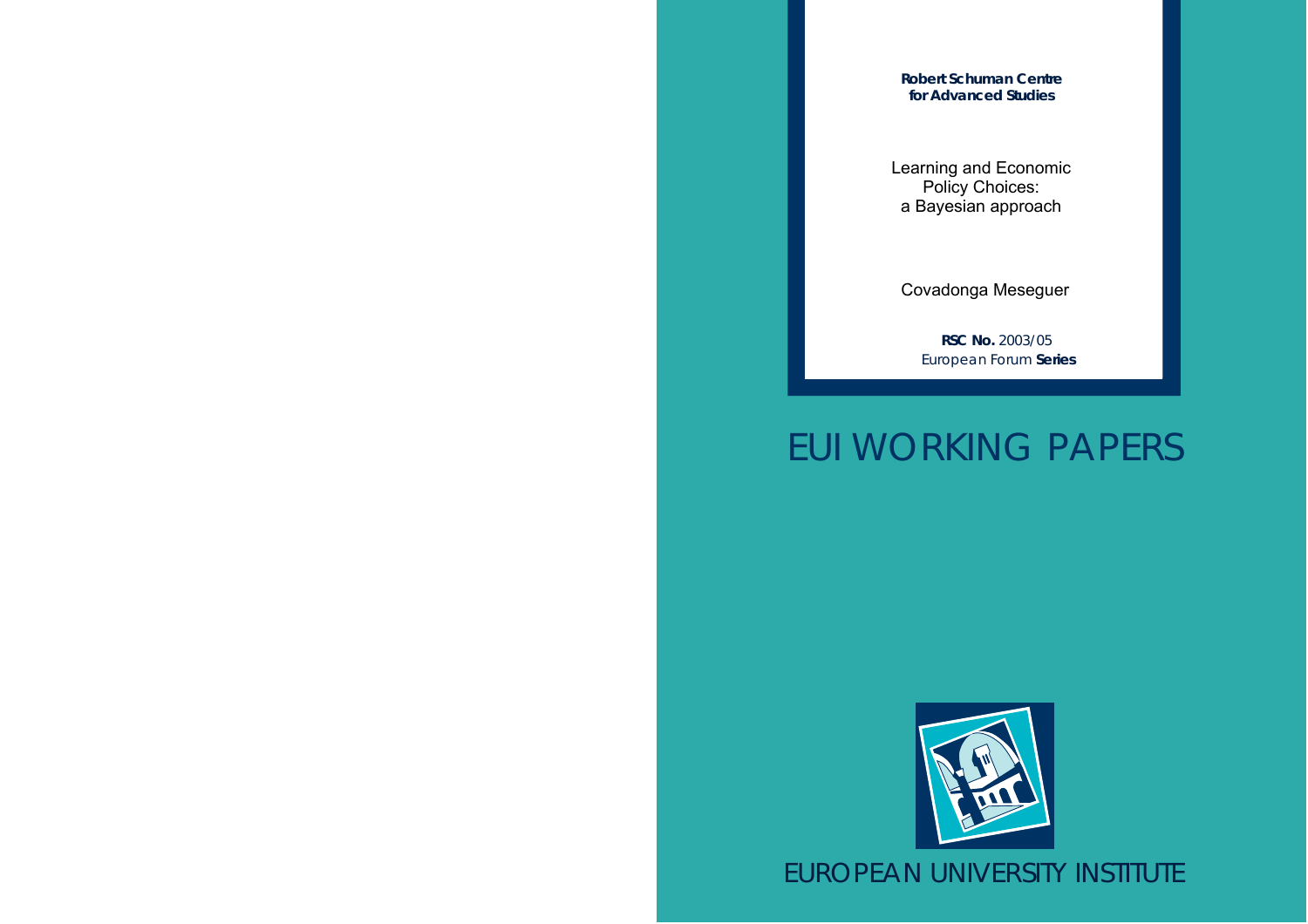Learning and Economic Policy Choices: a Bayesian approach

Covadonga Meseguer

## **Robert Schuman Centre for Advanced Studies**

*European Forum*

The European Forum was set up by the High Council of the EUI in 1992 with the mission of bringing together at the Institute for a given academic year a group of experts, under the supervision of annual scientific director(s), for researching a specific topic primarily of a comparative and interdisciplinary nature.

This Working Paper has been written in the context of the 2001-2002 European Forum programme on "Europe after globalisation: International regulatory competition and cooperation in an enlarging European Union" directed by Professor Claus-Dieter Ehlermann with Professor GianDomenico Majone and Professor Claudio Radaelli as co-directors.

The Forum examined three major themes, that is, 'Explaining international regulatory competition', 'risk regulation in comparative perspective', and 'multi-level governance and regulation: the choice of governance level'. The European Forum Fellows' projects covered several policy areas, such as financial regulation, the regulation of the public utilities, health and safety regulation, foodstuff regulation, international taxation, international trade, the interplay between labour market regulation and product regulation, company law, and competition policy.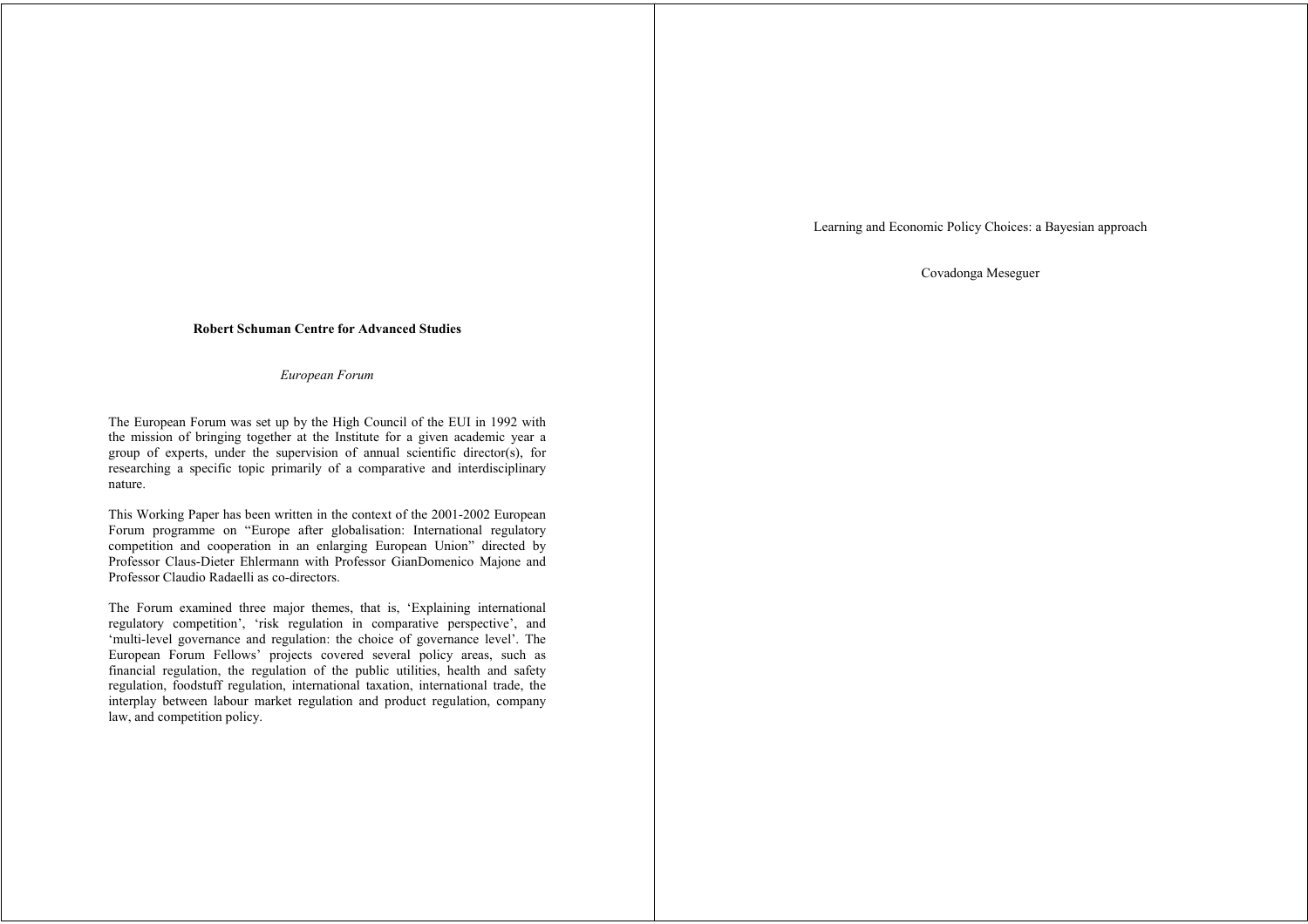## **ABSTRACT**

In this paper, I explore whether governments have embarked in market-oriented reforms as a result of learning. I assume that governments are rational learners, that is, that they update their initial beliefs about the effectiveness of alternative policies with all available experience in the past and elsewhere. I also assume that governments choose policies on the basis of their updated beliefs. This model of learning is applied to four policy choices: the decision to grant independence to central banks, the decision to liberalize trade, the decision to privatize and the decision to enter into agreements with the IMF. I further explore whether convergence toward neo-liberal economic policies resulted from external imposition or simple emulation. I find that learning, in isolation or in combination with the other mechanisms, explains the decision to liberalize trade, to privatize and to enter into agreements with the IMF. However, none of the mechanisms of convergence explains why governments granted independence to central banks.

## **1. INTRODUCTION<sup>1</sup>**

In much of the developing world, the 1980s and 1990s were decades of radical economic change. Whereas in the 1960s and 1970s the prevailing model of development was based on state intervention and inward-looking policies, the 1980s and 1990s were years characterized by the advocacy of market-oriented reforms. These reforms, packaged under the so-called Washington Consensus, aimed at opening up the national economies and at reducing the role of the state in the economy.<sup>2</sup> The extent of the consensus became so broad that some described the new state of the debate on development as one of "universal convergence"3 (Williamson, 1990, 1994; Biersteker, 1993; Rodrik, 1996: 9).

A widespread argument to explain the recent wave of economic reforms is that governments learned from the contrasting experiences under alternative models of development. This learning would have entailed a change in the mapping from policies to economic outcomes, and a change in beliefs about the consequences of actions and the optimal strategies in a changing economic environment (Kahler, 1990, 1992; Haggard and Kauffman, 1992; Hall, 1993; Biersteker, 1993; Tommasi and Velasco, 1995; Haggard and Webb; 1994; Maravall, 1997; Krueger, 1997).

Yet, the learning hypothesis remains untested. Hence, the question: did governments switch to market-oriented policies as a result of learning?

The story of the "universal convergence" could be told along the following lines:

The model of inward-oriented industrialization, epitomized by the experience of many Latin American countries in the 1960s and 1970s, resulted

<sup>&</sup>lt;sup>1</sup> \*Center for Advanced Studies in the Social Sciences, Juan March Institute, Spain. I acknowledge comments by Carles Boix, Joan María Esteban, Jose Fernández, José María Maravall, participants in the Seminar on Modeling and Politics at New York University, participants in the Conference "The Politics of Regulation", Barcelona, 29-30 November 2002 and participants in the 2002/2003 European Forum. 'Europe after Globalization: Regulatory Cooperation and Regulatory Competition in an Integrating World Economy'.

<sup>&</sup>lt;sup>2</sup> The Washington Consensus comprises ten policy prescriptions: fiscal discipline, adjustment of public expenditure priorities, tax reform, financial liberalization, exchange rate adjustment, trade liberalization, promotion of foreign direct investment, privatization, deregulation and support of property rights (Williamson, 1990, 1994). For stylistic reasons, I refer to these measures as "market reforms" and "neo-liberal programs".

<sup>&</sup>lt;sup>3</sup> John Williamson acknowledges the existence of broad areas of disagreement in the Washington Consensus. See Williamson (1993) for a discussion. Also, note that this global trend toward market-oriented policies has not precluded the existence of differences in the timing of reforms, in their speed and intensity as well as in their fate.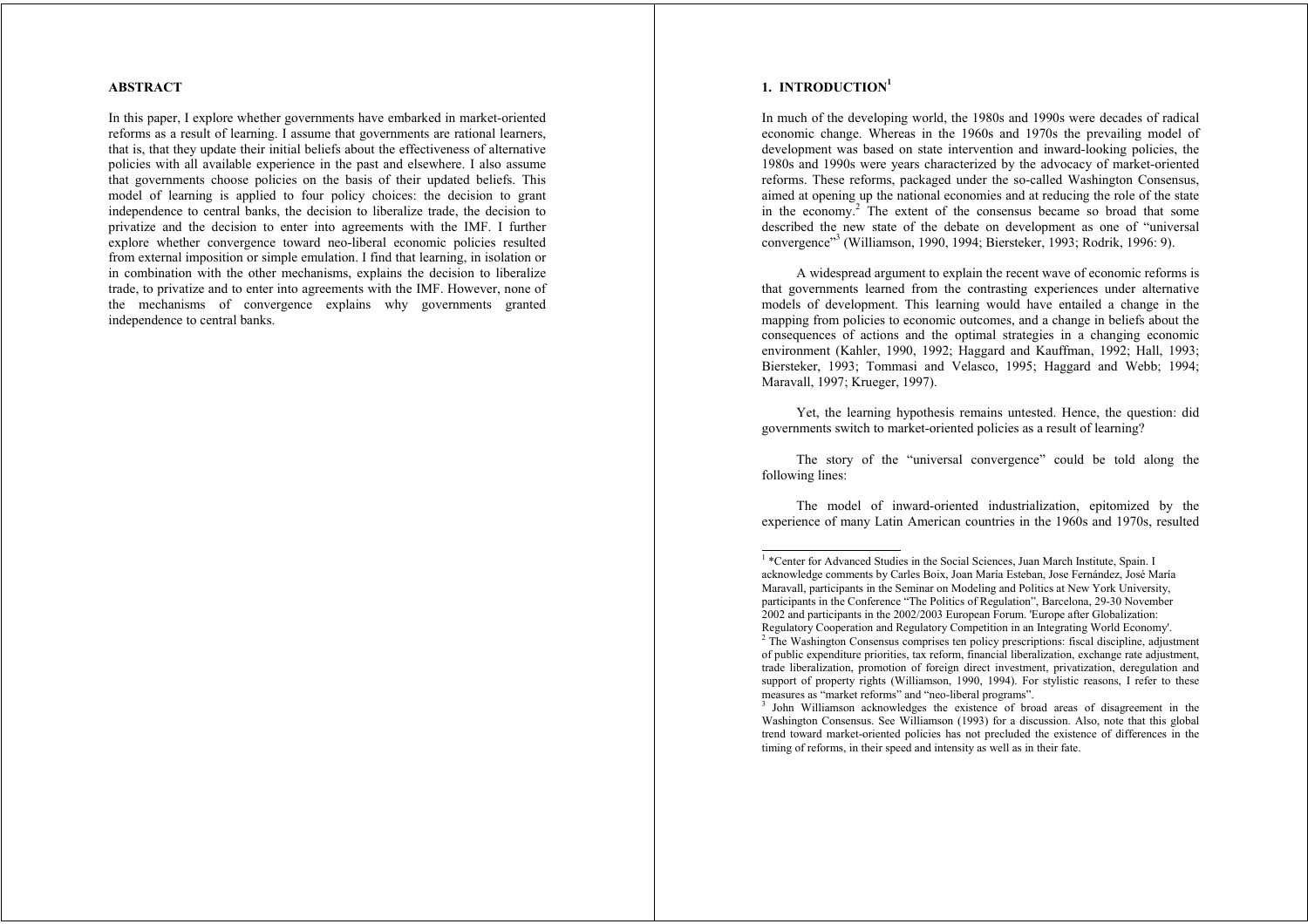in a resounding failure. The bias against exports caused enormous balance of payments crises. Devaluations, inflation and fiscal indiscipline became common. Governments borrowed massively from abroad to close the external and fiscal gaps. At the beginning of the 1980s, Mexico's debt moratorium alarmed foreign creditors, who cut off lending. Without credit to finance the pervasive fiscal deficits, governments resorted to the printing press, which eventually resulted in hyperinflations and economic stagnation. Moreover, proliferation of controls and protection of industries and sectors were an invitation to evasion, rentseeking and corruption (Tommasi and Velasco, 1995: 1-3; Krueger, 1993, Krueger, 1995).

In clear contrast, Chile and the East Asian tigers (Korea, Singapore, Hong Kong and Taiwan) achieved phenomenal rates of growth by relying on market mechanisms and a greater integration into the world economy. The hallmark of this strategy was an export promotion policy, taken to be the quintessential illustration of the virtues of a small state. At the end of the 1980s, the collapse of communist rule in Eastern Europe provided the final blow to the idea that state intervention was a requisite for development. By mid 1980s, also these countries became intrigued by market-oriented reforms.

These changes in the South and the East took place amidst a neo-liberal revolution in the North. At the beginning of the 1980s, Conservatives in Great Britain and Republicans in the U. S. launched a campaign against "big governmen<sup>t</sup>". The neo-liberal revolution put an end to the Keynesian Consensus, which dominated public affairs since World War II.

Thus, governments would have observed those contrasting experiences and changed their beliefs about the economic consequences of alternative models. Even shortsighted politicians could not have avoided the conclusion that the old policies had failed and that the new orthodoxy had produced economic success (Kahler, 1990: 33). To give just one example, Moisés Naím, former Venezuelan Minister of Finance, explains how Carlos A. Pérez's vision was influenced by the governing experiences of two of his closest personal and political friends (1994: 46)

"...the catastrophic failure of President Alán García in Peru and the successful reforms of Felipe González in Spain. Pérez was able to follow the policies and performance of these two governments very closely and his privileged vantage point allowed him to judge the consequences of the two radically different approaches"

Bad experiences discredited a particular course of action and successful experiences gave credit to an alternative one. How those contrasting experiences were interpreted was crucial: the diagnostic of the cases of success (less state intervention and outward-oriented policies) was exactly the opposite of the diagnostic of the cases of failure (too much state involvement and inwardoriented development). Lessons were drawn somewhat selectively on the basis of geographic propinquity or linguistic and cultural similarities (Robinson, 1995; Hacking, 1997; Ramamurti, 1999). As a result of this learning process, switches to market-oriented policies occurred.

In order to test this story, one needs an operational concept of learning. Although the discussion about learning has been prolific, it has focused more on definitional questions than on empirical issues or theory building (Heclo, 1974; Odell, 1984; Sabatier, 1987; March y Olsen, 1989; Rose, 1991; Bennett and Howlet, 1992; May, 1992; Hall, 1993; Pearson, 1993; Levy, 1994; Adler y Haas, 1997; Stone, 1999).

To fill the gap on empirics, I assume that governments act as rational (Bayesian) learners: governments update their initial beliefs about the expected results of alternative policies with all available information about policy outcomes in the past and elsewhere. After updating their beliefs, governments choose the policy that is expected to yield the best growth results. Hence, the model I test is one in which politicians first learn in the light of experience and then make rational choices on the basis of what they learned. Having been exposed to the same information, governments will converge in their beliefs, hence, in their choices. This is a model in which governments' preferences for market-reforms are endogenous and dynamic. It is the experience under alternative policies what determines the evolution of preferences overtime.

The paper proceeds as follows. In section 2, I make a case for an explanation of policy choices based on learning. In section 3, I present the Bayesian model of learning and the choice problem. In section 4, this model is tested on a set of developed and non-developed countries over the period 1950 through 1990 and for four market-oriented policies – Central Bank Independence (CBI), privatization, trade liberalization and agreements with the International Monetary Fund (IMF). In section 5, I present an extended model of learning that includes imitation and coercion as two alternative mechanisms of policy convergence. Finally, I conclude in section 6 with a reassessment of the lessons about learning provided by this study.

## **2. ABOUT POLICY CHOICES**

The studies about why governments engage in market-oriented policies are innumerable.4 In general, calls for these policies have been based on some

<sup>4</sup> See Nelson (1990), Grindle and Thomas (1991), Przeworski (1991), Haggard and Kaufman (1992), Bates and Krueger (1993), Krueger (1993), Harberger (1993), Taylor (1993), Harrison (1993), Haggard and Webb (1994), Smith et. al. (1994), Nelson (1994), Wiliamson (1994),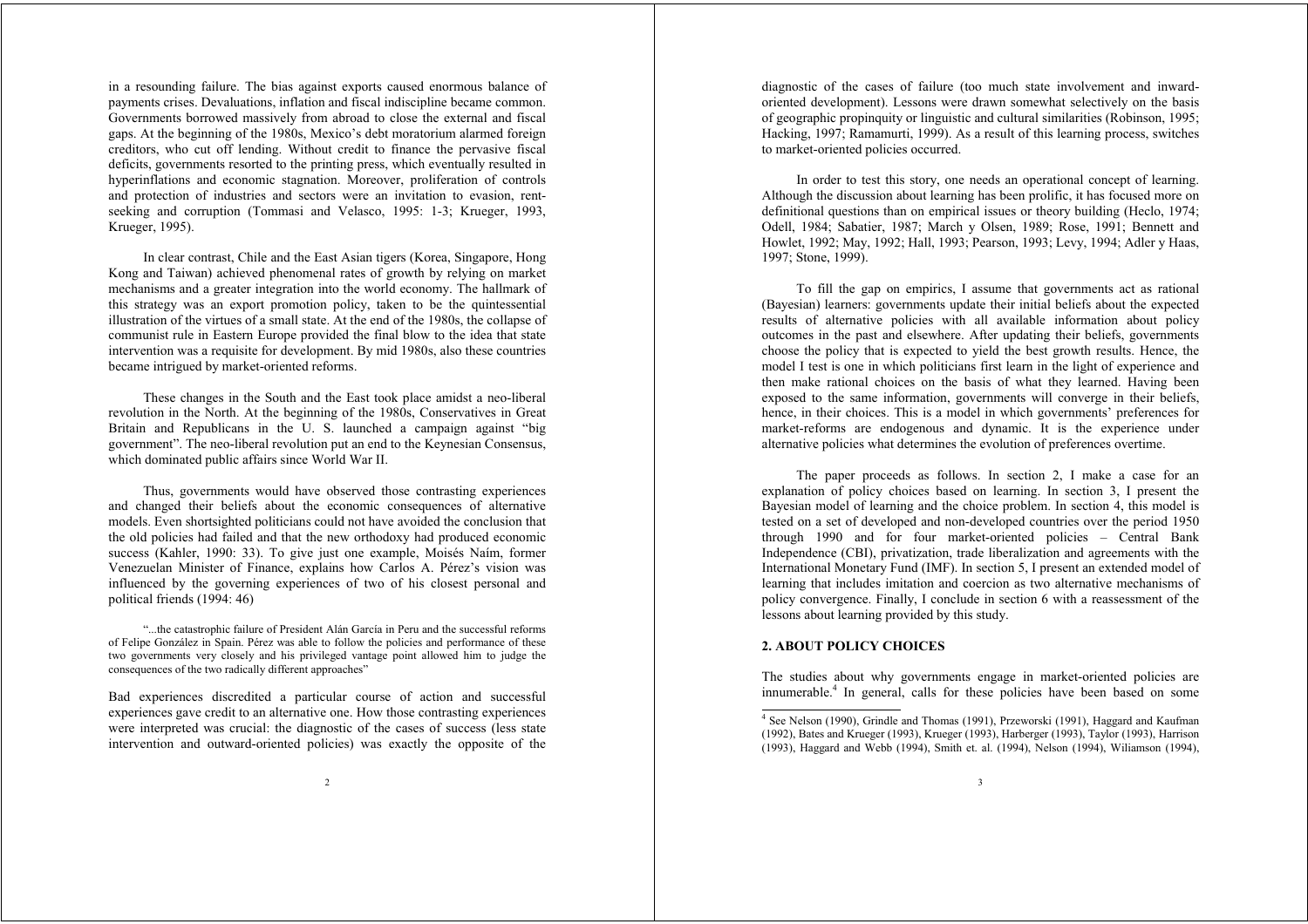elaborated economic idea supported by the experience of daunting state failures in economic management and some exemplar performance attributed to the working of the market. Economic considerations usually fall short to provide a good explanation as to why governments adopt policies that typically entail costs, at least in the short run, and strong popular opposition. Moreover, it has frequently been the case that market-oriented policies have failed to provide the expected economic benefits or have yielded them only after long lags. This makes adoption even more puzzling. Thus, given that economics alone cannot explain this decision, models incorporate political as well as economic factors to explain why governments have adopted these policies.

However, extant models face a challenge: they normally focus on *domestic* political and economic conditions as determinants of reforms, thereby explaining why some countries embarked in these policies while others did not and why some governments succeeded in carrying them through while others failed. Thus, these models are better suited to explain divergent choices and outcomes.

Think about Central Bank Independence. CBI had a theoretical justification, namely, that if the public is rational, governments' attempt to stimulate the economy by introducing inflation by surprise, will only create higher inflation with no output benefits. This is because the public anticipates the government's incentive to cheat in its inflation announcements.<sup>5</sup> Moreover, in many developing countries, governments have resorted to the printing press whenever wanted and needed with inflationary consequences. Hence, the recommendation followed suit: in order to keep inflation under control, governments were encouraged to "tie their hands" by delegating the control of monetary policy. The good inflation performance in countries with a long history of strong anti-inflation preferences, notably Germany, did the rest. Yet, we now know that CBI keeps inflation under control only in developed countries<sup>6</sup> and has no proved effects on growth (Eijffinger and de Haan,  $1995$ , 2000). True, governments could have granted independence to their central banks following political rationales such as to prevent a contending party from engaging in an unwanted monetary policy, to avoid bearing the political costs of an unpopular monetary policy and other stories of that sort.<sup>7</sup> But the stories that place the locus of the decision on domestic politics only cannot account for the

Tommasi and Velasco (1995), Rodrik (1996), Maravall (1997), Weyland (1996, 1998), Sturzenegger and Tommasi (1998) and Drazen (2000) among others.

4

wave of statutory changes to grant CBI observed in the early 1990s (Maxfield, 1997; Maxfield and Pastor, 1999).

Something similar applies to privatization, a policy that according to many analysts, has "swept the world". In this case, the theoretical rationale for privatization is based on principal-agent theory. Ill-defined property rights weaken mechanisms of control of the agent (officials) by the principal (the public). This opens the door for shirking and for the pursuing of private ends, which generally do not coincide with those of the public. Private ownership, it is argued, guarantees that there is a residual claimant to profits and, hence, an incentive to maximize them. Yet, we now know that obtaining the benefits of privatization usually entails more, not less, government regulation (Pitelis and Clarke, 1994; Rowthorn and Chang, 1994; Parker, 1998; Ramamurti, 1999; Hodge, 2000). It is also known that privatization itself has too frequently been a fertile ground for the corruptive practices it was supposed to combat<sup>8</sup>. There is a more urgent, pragmatic economic rationale for privatization: it provides fast cash for governments seeking to reduce large budget deficits, cut taxes and finance public spending. In addressing these needs, efficient state-owned enterprises (SOEs) have frequently been liquidated along with inefficient ones. Thus, efficiency and pragmatic motives to divest are only part of the story. Other part has to do with ideological considerations and with political opportunity. Ideology is reflected in deliberate attempts at shifting the boundary between the public and the private sphere in favor of the latter. Conservatives in Britain, the French right and Augusto Pinochet in Chile epitomized those attempts. Political opportunity refers to the existence of a popular demand for privatization or, at least, not a strong resistance to it. Hence, one can tell a story of privatization around the world as resulting from a blend of pragmatism, ideology and political opportunity. Such accounts can well address differences in intensity of the privatization process (Vickers and Wright, 1989; Suleyman and Waterbury, 1990; Baer and Birch, 1994; Lieberman, 1994; World Bank, 1995; OECD, 1996; Parker, 1998; Manzetti, 1999; Ghosh, 2000; Birch and Haar, 2000). However, the variation in motives these stories entail are too important to explain an otherwise "sweeping" trend.

Equally sweeping has been the thrust to open up the national economies, that is, to eliminate quantitative restrictions, reduce tariffs, adopt unified and realistic exchange rates, remove the permanent protection to infant industries

<sup>&</sup>lt;sup>5</sup> This is the so-called time inconsistency of monetary policy.

<sup>6</sup> The positive effects of CBI on inflation in less developed countries are contingent on the indicator of CBI used.

See Maxfield (1997) for an excellent review of the literature on the determinants of CBI.

<sup>8</sup> For example, Jan Olszewski, one of the many Polish Prime Minister stated before the Sejm that "we've learned that the invisible hand of the market is the hand of the swindler, garnering funds from the public trust". In India, the privatization of telecommunications was thwarted by corruption. And in Mexico, the privatization of the banking system allowed drug traffickers to buy bank stocks and seek election to bank boards (Celarier, 1997: 533, 537; Kauffman and Siegelbaum, 1996)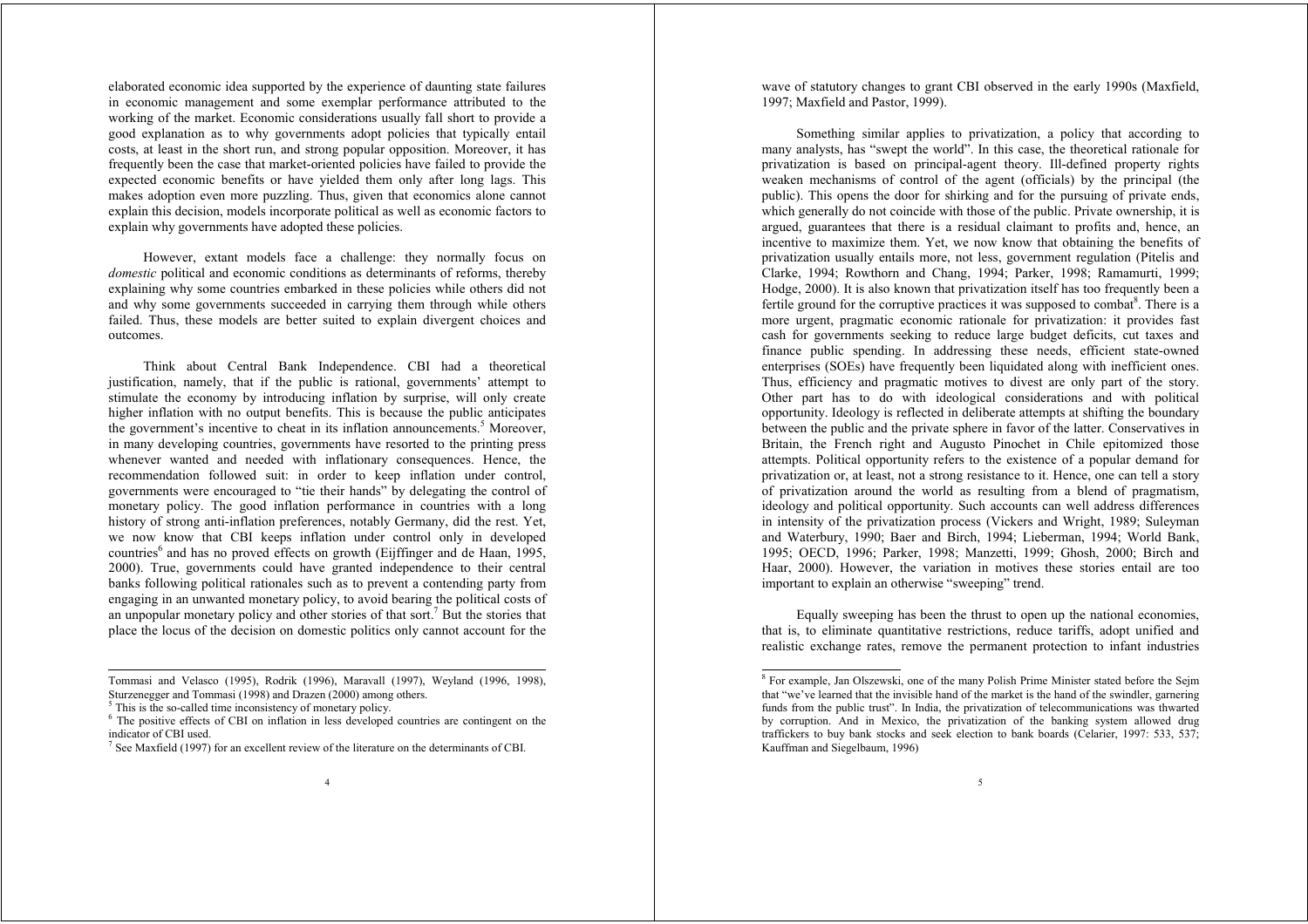and actively promote exports. Countries have been strongly encouraged to adopt an export-oriented model of development (EO) on two grounds: state failures are worse than market failures and export orientation yield better performance than import substitution (IS). The first lesson was extracted from the collapse of IS in Latin America. The second lesson found its living example in the performance of the East Asian tigers and, in the late 1980s, Chile. Hence, in order to grow at East Asian rates, all that was needed was to adopt those same policies. This was taken to be equivalent to a withdrawal of the state in favor of the market. Yet, a second look at the East Asian reveals that this experience was largely misinterpreted and considerably oversimplified: the East Asian miracle was only possible because states engaged in a policy of selective intervention and infant industry promotion (Haggard, 1990; Wade, 1990; Westphal, 1990; Rodrik, 1996). Also, the constellation of conditions under which East Asian governments adopted EO (cheap and educated labor, a disciplined and cohesive bureaucracy, availability of U.S. aid, particular colonial legacies, autonomous decision-making processes, state command of particular policy instruments, so on and so forth) makes untenable the claim that these policies can be copied *in toto* with the same results<sup>9</sup> (Haggard, 1990). Moreover, since "all countries cannot simultaneously have a positive balance of payments" (Przeworski, 1992: 55), some countries have to lose as a consequence of trade liberalization. As a matter of fact, one observes that growth under EO exhibited an enormous variation within and among regions.<sup>10</sup> Thus, the adoption of this policy in a wave-like fashion in the 1980s and 1990s is, again, puzzling.

Central bank independence, privatization and trade liberalization fall into the category of structural policies. These are policies aimed at revamping the institutional framework of the economy. They take time to implement and their effects on growth are expected sometime in the future. In contrast, IMF agreements stress short-run stabilization $11$  to address balance of payments and foreign reserve crisis. But stabilization is not a goal in itself. Eventually, these austerity programs are viewed as a precondition for growth (Michel Camdessus, quoted in Przeworski and Vreeland, 2000: 385). Yet, IMF agreements do not promote growth (Vreeland, 2000; Przeworski and Vreeland, 2000). Moreover, closer scrutiny reveals that governments may turn to the Fund for a host of reasons not strictly related to the state of their external accounts. They may need money, they may want the conditions attached to the loans and need a scapegoat

<sup>10</sup> Performance under alternative trade regimes has also been the object of a voluminous research. Summaries can be found in Edwards (1989) and Levine and Renelt (1991a and 1991b). A critical contribution is Harrison and Revenga, 1995. On Latin America and Africa, see Nogues and Gulati, 1994 and Shafaeddin, 1995 respectively.

to get around political responsibility or they may want both the money and the conditions. One wonders why governments may want to have conditions imposed on them that actually do not benefit their economies. Living up to policies generally regarded as good may be just one explanation (see below).

Overall, it should be clear from the discussion above that explanations based on local economic and political conditions are not well equipped to explain why the adoption of neo-liberal economic policies occurred *en masse*. As Barbara Stallings suggests (1992: 43), international variables seem to be better equipped to explain why the thrust of economic policy, especially in the developing world, has been so different in the 1980s and 1990s than in the 1970s. Consequently, attention has recently shifted to the role that several mechanisms of diffusion may have played in the adoption of these policies. What these works reveal is that factors of diffusion clearly outstrip domestic factors when it comes to explaining policies (Garrett and Brune, 2000; Simmons and Elkins, 2000).

One of these mechanisms is learning from others. Discussing development strategies, Bhagwati (1985: 41) states that "many developing countries learned the hard way by following IS policies too long and seeing the fortunate few pursuing the [export oriented] strategy do much better. Perhaps learning from others doing and one's undoing is the most common form of education". In his account of privatization, Manzetti contends that, in Argentina, "[t]he positive results evidenced by privatization policies in a number of European countries, Mexico and neighboring Chile may also have had some impact on Menem's pragmatic considerations". And he adds that "although the Argentine and Peruvian presidents were far from being true believers [in privatization], they turned out to be quick learners" (1999: 229). In the same vein, Tommasi and Velasco argue (1995: 17-18) that "crisis (…) contribute to Bayesian learning about the "right" model of the world. A period of intense economic disarray leads to a reassessment of the mapping from policies to outcomes, in particular, to a realization of how costly some previous policies were". Eventually, Stiglitz holds (1999), we are all Bayesians.

7

The next sections provide a test of this contention:

<sup>9</sup> However, what we do not know is whether countries like Brazil and Mexico could have improved their impressive performance during the 1960s had they followed an EO strategy.

<sup>&</sup>lt;sup>11</sup> Tight fiscal and monetary policies and currency devaluation.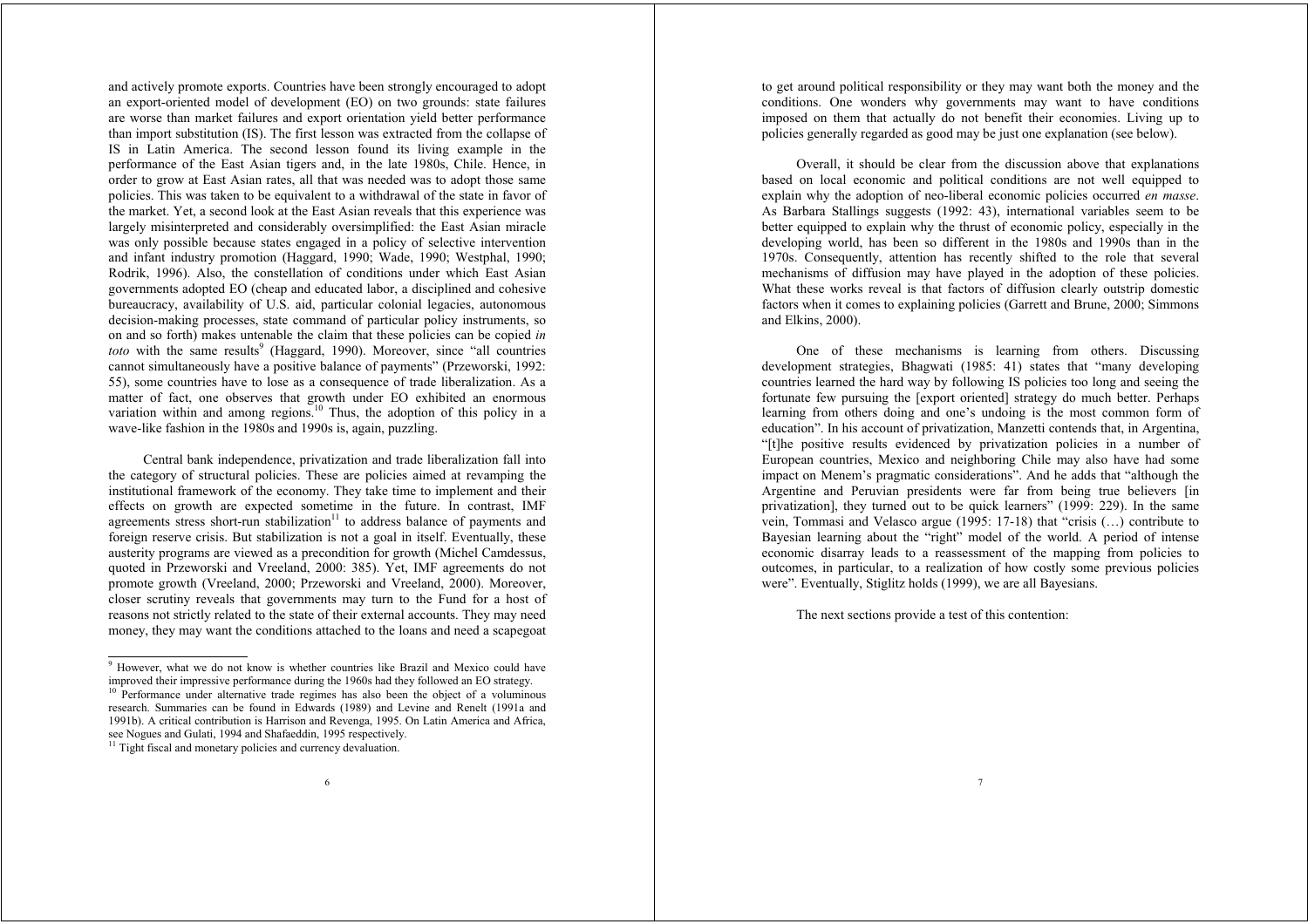# **3. RATIONAL LEARNING AND RATIONAL CHOICE<sup>12</sup>**

While the theoretical discussion about learning has been prolific, the empirical treatment of the learning hypothesis seems to be confined to an always "to be tackled" research agenda. Given that learning is an elusive concept, this is not surprising.

The first step to test the learning hypothesis is to come up with an operational definition of learning. The second step is to relate learning with the choices actually observed and analyze whether learning has any impact on policy choices.

I assume that politicians are Bayesian learners: policy is chosen under uncertainty. Governments do not know what performance will follow the application of alternative policies. However, they have some prior beliefs about outcomes based on historical experience and/or their ideas. Governments observe own past experience with policies and the experience of others. In the light of new information, politicians update their beliefs. The combination of prior beliefs and available information produces posterior beliefs. Governments choose policy on the basis of these posteriors, which become priors in the next period. New information is gathered, new posteriors are obtained and a new choice is made. The updating process proceeds sequentially.

Bayesian learning is an intuitive and appealing mechanism, but it is mathematically involved. In the presentation that follows, I focus on concepts leaving the more technical details for the Appendix A.I. However, some notational complexity is unavoidable.

Suppose that governments want to learn about the rate of growth that would follow the application of two alternative policies, A and B. Governments are uncertain about what outcomes will result from each policy. But they have some prior beliefs about expected results. There may be, of course, other outcomes of policies politicians would want to learn about, for instance, the rate of unemployment or inflation. The model extends easily to those cases. Yet, the crucial test of market-oriented reforms is whether they succeed in resuming growth (Bresser et. al., 1993).

The distinctive feature of Bayesian statistics is the operationalization of prior beliefs in a probability distribution.<sup>13</sup> Prior beliefs are especially relevant when decisions are made about "unique" events, that is, events whose repetition under the same circumstances is unfeasible. This is the case in most political phenomena.

I assume that governments can express their initial uncertainty about the expected results of alternative policies,  $j = \{A, B\}$ , by means of a probability distribution. Growth, *X*, is assumed to be a random variable, normally distributed, with an unknown mean, *M*, and an unknown variance, *V*. Governments learn about these two unknown parameters, which are random variables themselves. It is realistic and conceptually interesting to assume that governments learn from average growth results and from the variability of results. Politicians can infer the impact of a certain policy on the outcomes by looking at the variance. A high variability of results may be interpreted as outcomes driven by underlying conditions and not by policy. Hence, the variability of results is taken here as a proxy of the responsibility of a particular policy for observed outcomes.

In their prior specification, the conditional distribution of the mean is normally distributed. The marginal distribution of the variance follows an *Inverse-* $\chi^2$  distribution. In this conjugate prior<sup>14</sup> *Normal/Inv-* $\chi^2$ , the distributions of the mean and the variance are interdependent, being  $\tau_i$  the parameter that accounts for that interdependence. Thus, for  $j = \{A, B\}$ 

$$
X_j \sim N(M_j, V_j)
$$

(1)

$$
M_j | V_j \sim N(\mu_j, \sigma_j^2 / \tau_j)
$$
  

$$
V_j \sim Inv - \chi^2(\upsilon_j, \sigma_j^2)
$$

At time t, governments observe the performance of policies A and B. Suppose that  $n_A$  countries followed policy A and that  $n_B$  countries followed policy B. Hence, the following information becomes available at time t.

 $12$  This section is based on Berger (1985), Leamer (1991), Gelman et. al. (1995) and West and Harrison (1997), Lee (1997). On Bayesian decision theory, see De Groot (1970), Winkler (1972), Raiffa (1972), Coyle (1972), Gardenfors and Sahlin (1997) and Pericchi (n. d.). Interesting applications to Political Science and Sociology are Western and Jackman (1994), Gerber and Green (1998), Western (1998) and Breen (2000).

<sup>&</sup>lt;sup>13</sup> This is a major point of departure from classical statistics, which is based on a frequentist approach to probability.<br><sup>14</sup> Conjugacy entails selecting prior distributions such that the posterior distribution belongs to

the same class of prior distributions. Natural conjugate priors arise by taking the class of prior distributions to be the set of all densities having the same functional form as the likelihood (Gelman et. al., 1995: 37)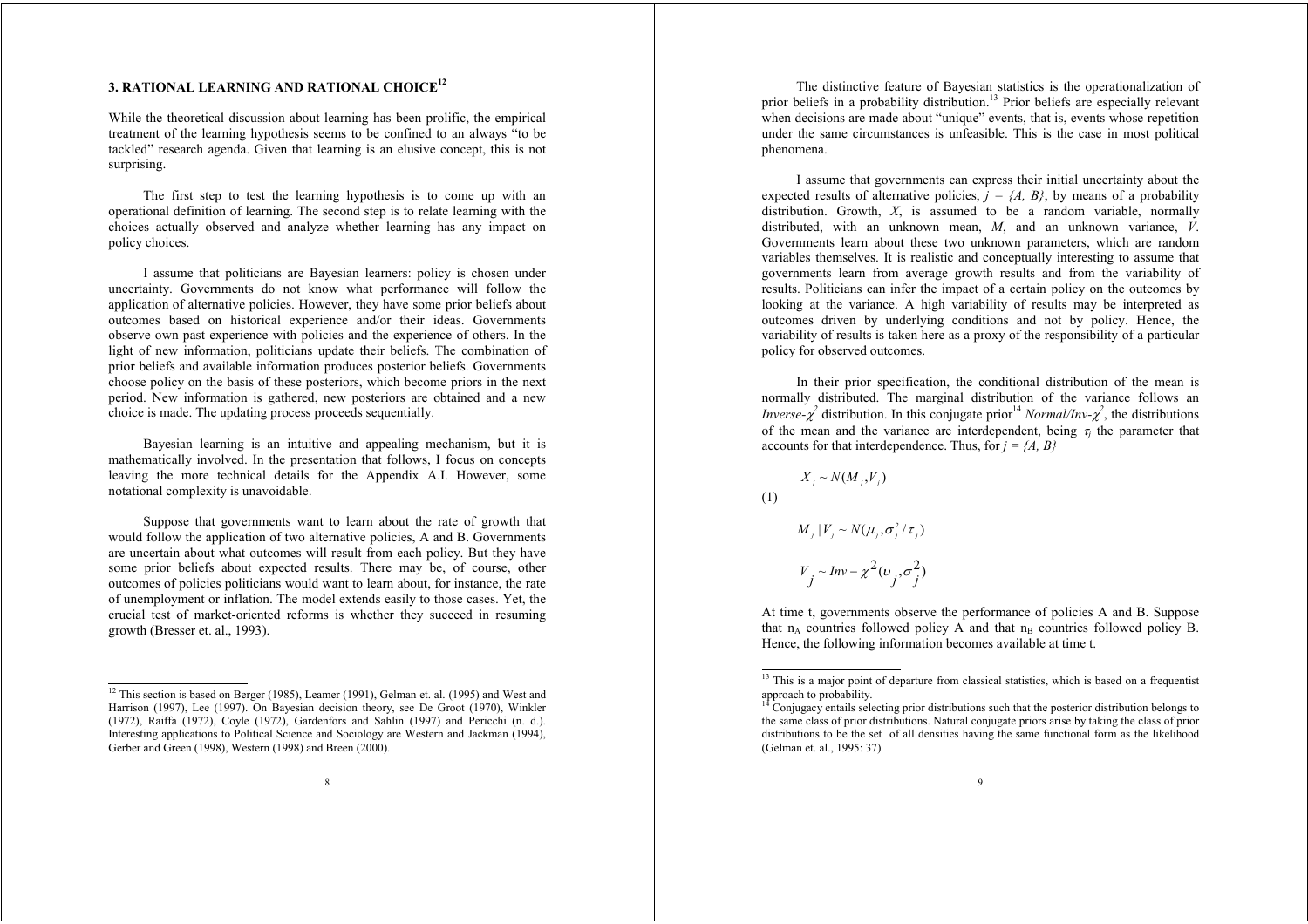(2)  
\n
$$
X_t^j = x_{t,1}^A, x_{t,2}^A, ..., x_{t,n}^A, x_{t,1}^B, x_{t,2}^B, ..., x_{t,n}^B; j = \{A, B\}
$$

These new data are drawn from normal distributions as in (1). Also, it is assumed that these observations are independent and identically distributed (i.i.d.).<sup>15</sup> The sample means,  $\overline{x_i}$ , and the sample sum of squares,  $S_i$ , are sufficient statistics to summarize available data.

New information combined with prior beliefs yield posterior beliefs, that is, updated beliefs embodying evidence. The useful feature of Bayesian statistics is that it offers a mechanism of rational learning based on Bayes's theorem. The expression below states that beliefs conditional on data – posterior beliefs – are proportional to prior beliefs times the likelihood.

(3) 
$$
p(\theta_j | X_j) \propto p(\theta_j) p(X_j | \theta_j); \theta_j = M_j, V_j; j = \{A, B\}
$$

In words, governments start with some prior beliefs about average growth and variability of growth for policies A and B. Information is gathered and, at the end of the year, governments update their beliefs about policies A and B. These posteriors become priors the following year. Based on posterior beliefs, policy is chosen. Under the assumption that samples gathered consecutively are independent, rational updating of beliefs proceeds sequentially.

With a *Normal/Inv-* $\chi^2$  prior and a normal likelihood, the posterior value of the mean (4) and the posterior value of the variance (5) have the following shapes. For each country i, time t and  $j = \{A, B\}$ 

$$
\mu_{ii} = \frac{\tau_{i,i-1}}{\tau_{i,i}} \mu_{i,i-1} + \frac{n}{\tau_{i,i}} \overline{x_{i,i}} = \rho \mu_{i,i-1} + (1 - \rho) \overline{x_{i,i}}; 0 \le \rho \le 1
$$
\n(4)

$$
s_{i,t}^2 = \frac{\mathbf{S}_{i,t}}{v_{i,t}}
$$

(5)

with

## <sup>15</sup> In the Bayesian jargon, this property is called exchangeability

$$
\overline{10}
$$

(6)  
\n
$$
\tau_{i,t} = \tau_{i,t-1} + n
$$
\n(7)  
\n
$$
D_{i,t} = D_{i,t-1} + n
$$
\n(7)  
\n
$$
\mathbf{S}_{i,t} = S_{i,t-1} + S_{i,t} + \frac{\tau_{i,t-1}n(\overline{x_{i,t}} - \mu_{i,t-1})^2}{\tau_{i,t}}
$$
\n(8)

where *n* is the sample size,  $S_{i,t}$  is the observed sample sum of squares,  $S_{i,t}$  is the posterior sum of squares,  $v_{i,t}$  is the posterior for the degrees of freedom, and  $\tau_{i,t}$ is the posterior for the factor that relates the prior variance of the mean with the sampling variance.

Equation (4) implies that posterior beliefs are a compromise between prior beliefs and sample information. It is important to note that the bigger the sample size,  $n$ , the more weight sample information receives in forming posteriors. In turn, if governments have very precise beliefs about the outcomes of policies, that is, if  $\tau$  is small, the contribution of experience to posterior beliefs will be minor. Also, note that the observed variability of results affects the posterior value of the variance through (5).

The following illustration may clarify how Bayesian updating operates.

Figure 1 shows the average rates of GDP per capita under Export Orientation (break line) and under Import Substitution in Latin America in the period 1964 through 1990 (solid line). These figures do not include Costa Rica, which is the country whose choices I study.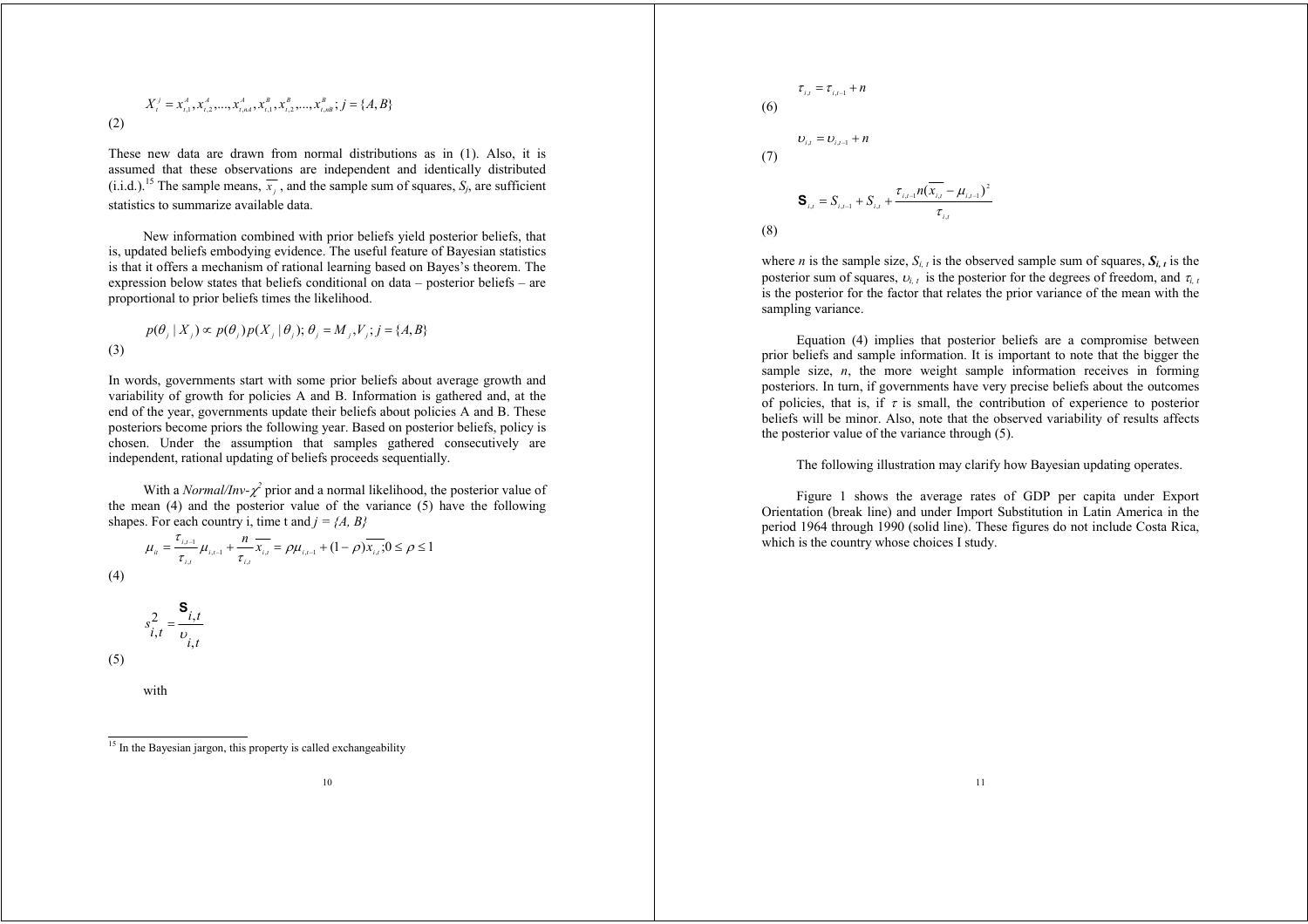

*A priori*, it is sensible to expect that governments choose the policy that performs better. Had the Costa Rican governments used this criterion of choice, they would have embarked in Export Orientation in 1968, again between 1970 and 1973 and again in the periods 1977-1981, 1984-1985, 1987-1990. These are the spells in which, in Latin America, average rates of growth under Export Orientation were greater than the average rates of growth with Import Substitution. Thus, Costa Rica would have changed its development strategy nine times. According to my data, Costa Rica changed it only twice: it switched to Import Substitution in 1974 and liberalized in 1986.

It is known that policy changes are rare and that policy persistence is more the rule than the exception. Therefore, the comparison of observed rates of growth under alternative policies seems not to be a good characterization of the policy choice process.

Does the comparison of posterior beliefs provide a more realistic portrait? Figure 2 below shows the posterior beliefs about average growth for both Export Promotion and Import Substitution in Latin America. As it is possible to see, the posterior series are much smoother than the original ones, which means that learning takes place at a fast pace at the beginning of the updating process.

However, as experience accumulates, beliefs become enduring. This feature poses a legitimate concern: whether such a low receptivity to new information makes Bayesian learning useless to predict policy changes. As long as policy choice is modeled as a comparative exercise, the answer is no.

#### **Figure 2. Posterior beliefs based on Regional Experience**



1964 1966 1968 1970 1972 1974 1976 1978 1980 1982 1984 1986 1988 1990

Posterior Export Orientation

Under the assumption that Costa Rican governments compare those posterior beliefs and choose the policy whose posterior is larger, a switch to Export Orientation would have occurred in 1970, remaining under that policy thereafter. Note that the dynamics involved in Bayesian learning resembles better the kind of behavior one observes in reality: one of continuity, change and continuity again. Note also that the high receptivity to new information at the beginning of the updating process guarantees that the influence of prior beliefs vanishes rapidly, thus invalidating one of the main critiques Bayesian analysis stands. Hence, regardless of initial beliefs, if exposed to the same information, governments will eventually converge to the same choices.

Posterior Import Substitution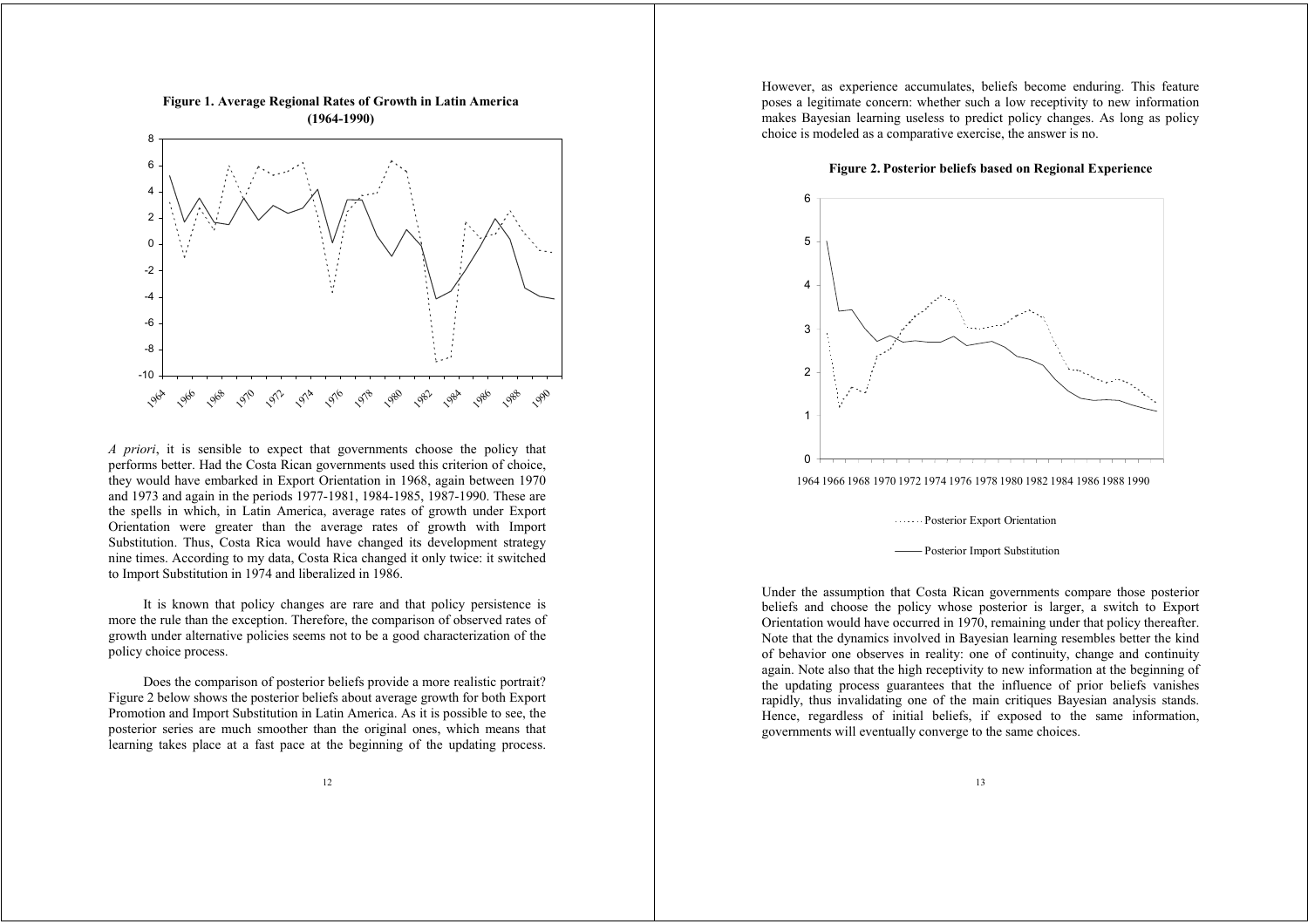So far, I have assumed that governments rationally learn from experience. But this model has no implications about how governments choose policies. I portray governments as actors that 'invest' in policies. Having observed the experience with possible alternatives in the past and elsewhere, governments will opt for the policy that, according to their updated beliefs, is expected to yield the best outcome with the least variability. Thus, a decision problem can be specified in which every period, governments maximize the utility from alternative policies, with utility being a function of posterior beliefs about average results and about variability of results.

Suppose that government i derives utility from growth. For policies, *j = {A, B}*, utility has the following shape

(9) 
$$
U_{i,t}^j(\mu, s) = \beta_1 \mu_{i,t}^j + \beta_2 s_{i,t}^j + \varepsilon_{i,t}^j; j = \{A, B\}
$$

where  $\mu_{i,t}$  is the posterior belief about average results,  $s_{i,t}$  is the posterior belief about variability of results and  $\varepsilon_i$  is a stochastic component<sup>16</sup>. Thus, utility is a function of the posterior average and the posterior standard deviation, which vary from government to government and over time. The choice is also a function of unobservable components such as reputation, credibility or political will captured by  $\varepsilon_{it}^{17}$ .

Government i faces a choice at t between policy A and policy B. Decision-maker i will choose policy A if and only if the utility from option A is greater that the utility from option B.

 $U^{A}_{i,t} \ge U^{B}_{i,t}$ 

(10)

which implies

$$
\beta_{i} \mu_{i,t}^{A} + \beta_{2} s_{i,t}^{A} + \varepsilon_{i,t}^{A} \ge \beta_{i} \mu_{i,t}^{B} + \beta_{2} s_{i,t}^{B} + \varepsilon_{i,t}^{B}
$$
\n(11)

Rearranging terms

$$
\beta_1(\mu_{i,t}^A - \mu_{i,t}^B) + \beta_2(s_{i,t}^A - s_{i,t}^B) \ge -(\varepsilon_{i,t}^A - \varepsilon_{i,t}^B)
$$
\n(12)

To simplify, let

$$
\mu_{i,t}^A - \mu_{i,t}^B = \mu_{i,t}
$$
\n
$$
s_{i,t}^A - s_{i,t}^B = s_{i,t}
$$
\n
$$
\varepsilon_{i,t}^A - \varepsilon_{i,t}^B =
$$
\n(13)

Hence, the probability that policy maker i chooses policy A at t is:

$$
P(A_{i,t}) = P(U_{i,t}^A \ge U_{i,t}^B) = P(\mathbf{\mathbf{\mathbf{\mathit{e}}}}_{i,t} \ge -(\beta_1 \mathbf{\mathit{\mu}}_{i,t} + \beta_2 \mathbf{\mathit{s}}_{i,t})) = I - F[-(\beta_1 \mathbf{\mathit{\mu}}_{i,t} + \beta_2 \mathbf{\mathit{s}}_{i,t})] =
$$
  

$$
F(\beta_1 \mathbf{\mathit{\mu}}_{i,t} + \beta_2 \mathbf{\mathit{s}}_{i,t})
$$
  
(14)

This set up gains in realism by adding a modification to account for dependency of choices over time. Since policy choices tend to be highly inertial, it is more realistic to assume that the probability that decision-maker i switches to policy A depends on past policy status. Recall that the ultimate goal of this modeling process is to relate learning from experience with policy choices actually observed. A dynamic probit model (Appendix A. II) allows estimating the probability of transitions between policies as well as the probability of continuing under the same policy. The dynamic model is

$$
P(A_{ii}|S_{i,t-l}) = F(\beta' Y_{i,t-l}) + F(\alpha' Y_{i,t-l}) A_{i,t-l}
$$

With  $Y_{i,t-1} = CONSTANT$ ,  $\mu_{i,t-1}$ ,  $S_{i,t-1}$ 

and  $\mu_{i,t-1}$ ,  $s_{i,t-1}$  defined as in (13).

The comparison of a politician choosing between policies with an investor choosing among risky assets is intuitive. However, assuming that a politician will show an unequivocal preference for a policy that unanimously performs

<sup>&</sup>lt;sup>16</sup> It is assumed to be normally distributed and independent over time and among

governments.<br><sup>17</sup> There is an extensive debate about the conditions that are necessary for a Mean-Standard deviation preference function to yield the same ranking of preferences as the expected utility criterion. These conditions are a quadratic utility function and normally distributed alternatives. However, recent research contends that the only requirement is that the alternatives should have distributions that differ in their location and scale parameters. The shape of the utility function in (9) allows a more intuitive interpretation of results than a quadratic utility function. Moreover, models were estimated using the latter specification with minor qualitative changes in the results. On this topic, see for instance Meyer (1987) and Frankfurter and Phillips (1995).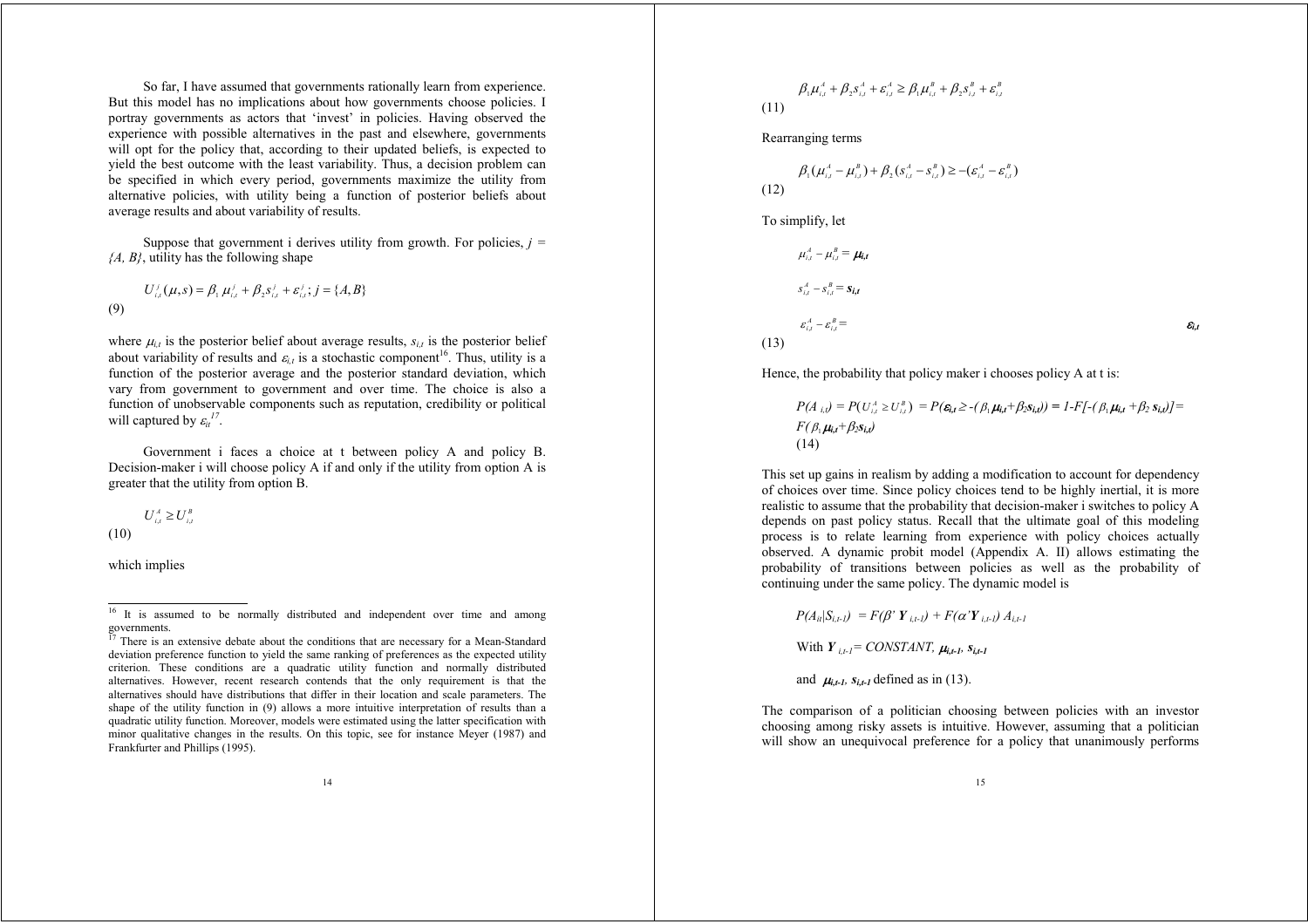better is only a conjecture. It could be the case that governments are guided by miraculous performances instead of average performance. If that is the case, a high variability of results could be positively related to the probability of a switch. Also, even if a policy performs comparatively worse, it may not be abandoned if the policy is ideologically preferred, the policy is imposed on politicians or there is some exogenous and/or ideational justification for those poor results.

As a matter of fact, the main task in the next section is to provide empirical information about those coefficients,  $\beta'$  and  $\alpha'$ , by applying this model of rational learning and rational choice to the decision to grant independence to central banks, to privatize, to liberalize the trade regime and to enter into agreements with the IMF.

#### **4. EMPIRICAL TEST.**

# **4. 1. About the Data.<sup>18</sup>**

In order to test the learning model, one needs, first, a dichotomous indicator of observed policy choices and this for each of the four policies under scrutiny.

Regarding Central Bank Independence (CBI), I relied on Cukierman et. al. (1992) and Cukierman and Webb (1995) data on political transitions and on Central Bank governor appointments for 66 developed and developing countries and for the period 1962 through 1990. I constructed the dependent variable using some of the authors' findings, namely, that a new governor appointment was more likely to happen within six months following a political transition and that short tenure in office discourages independent monetary policy. Hence, I matched the information on political transitions and on CB governor turnover, coding as independent those governors that survived in office for at least six months after a political transition.<sup>19</sup> According to this behavioral index of CBI,

1492 country-year observations (68% of the total) correspond to independent CBs. More than half of these observations falls in the OECD cluster. The remaining 679 country-year observations are dependent CBs.

Regarding trade liberalization, I gathered data for 51 developing countries and for the period 1964 through 1990 using several ready-made lists: the *World Bank Development Report* (1987), the *1992 IMF Report on Issues and Developments in International Trade Policy* and the 1994 World Bank Discussion Paper on *Trade Policy Reform in Developing Countries since 1985*. Countries that fell in the strong or moderate outward oriented category were coded as having a liberal trade regime whereas countries in the strong or moderate inward-oriented category were coded as having a closed regime.<sup>20</sup> The database comprises a total of 1341 country-year observations of which 957 fall under the Import Substitution category and 384 fall under the Export Oriented one, the latter clearly concentrated in the 1980s.

As for privatization, I used data for 37 OECD and Latin America countries between 1980 and 1997 based on the *World Bank Privatization Data,* the Garrett, Guillen and Kogut (2000) database *Privatization around the World* and the 1990-2000 Privatization Yearbooks.<sup>21</sup> The information contained in those sources was complemented with case study accounts in Vickers and Wright (1989), Suleyman and Waterbury (1990), Baer and Birch (1994), Wright (1994), Lieberman (1994), World Bank (1995), OECD (1996), Parker (1998) and Ghosh (2000). According to my data, 308 country-year observations of the total 660 correspond to years of privatization activity, which clearly gathered

<sup>&</sup>lt;sup>18</sup> Codebooks are available from the author.

<sup>&</sup>lt;sup>19</sup> A strict application of this criterion proved to be sensible in general although it is not free from caveats. There were cases in which a governor did survive a political transition but her term in office was very short and/or was removed immediately after the next political transition. I have coded such governors as dependent. The reverse of the situation happens in particular cases in which governors had long terms but they did not survive at least one political transition. This happens in most authoritarian regimes but also in some democracies. A strict application of the survival rule would codify these governors as non-independent. This is not so problematic for authoritarian regimes. However, some extra judgment was required in particular cases. According to Cukierman and Webb's data, a new central bank governor was appointed in March 1982 in Belgium and a new one was appointed in July 1989. The 1982 governor did not survive any political transition; yet his term in office lasted for more than seven years. Actually, I found out that the 1982 governor simply reached his

age of retirement. When possible, I have gathered the necessary information to proceed to a correct coding of these cases, which were exceptional.

<sup>&</sup>lt;sup>20</sup> Since I needed I dichotomous indicator, I clustered in one the strong and moderate categories of the 1987 WB report and the control and open categories of the 1992 IMF report. For instance, according to my data, Madagascar carried out a moderate inward oriented policy between 1963 and 1973. Between 1974 and 1986, it engaged in a strongly inward oriented strategy. In my coding, Madagascar appears as having engaged in an Import Oriented strategy all throughout the period. When it comes to placing countries under one and the other alternative, the 1987 WB and the 1992 IMF listings were highly consistent except for Tunisia. Another somewhat surprising classified is Brazil, which appears as moderately outward oriented in the WB Report.

 $21$  The World Bank database has information on approximately 8,000 transactions in low and middle- income countries during the period 1988-98. Garrett, Guillen and Kogut (2000) database has information on more than 4,300 privatization transactions also for developing, transition and OECD countries. Despite providing a rich amount of information, comparison of different sources revealed missing transactions for some countries and years. I took some arbitrary decisions about where to place the beginning of the privatization process. In most cases, I have placed that beginning coinciding with the existence of a systematic and deliberate program at slimming down the state sector.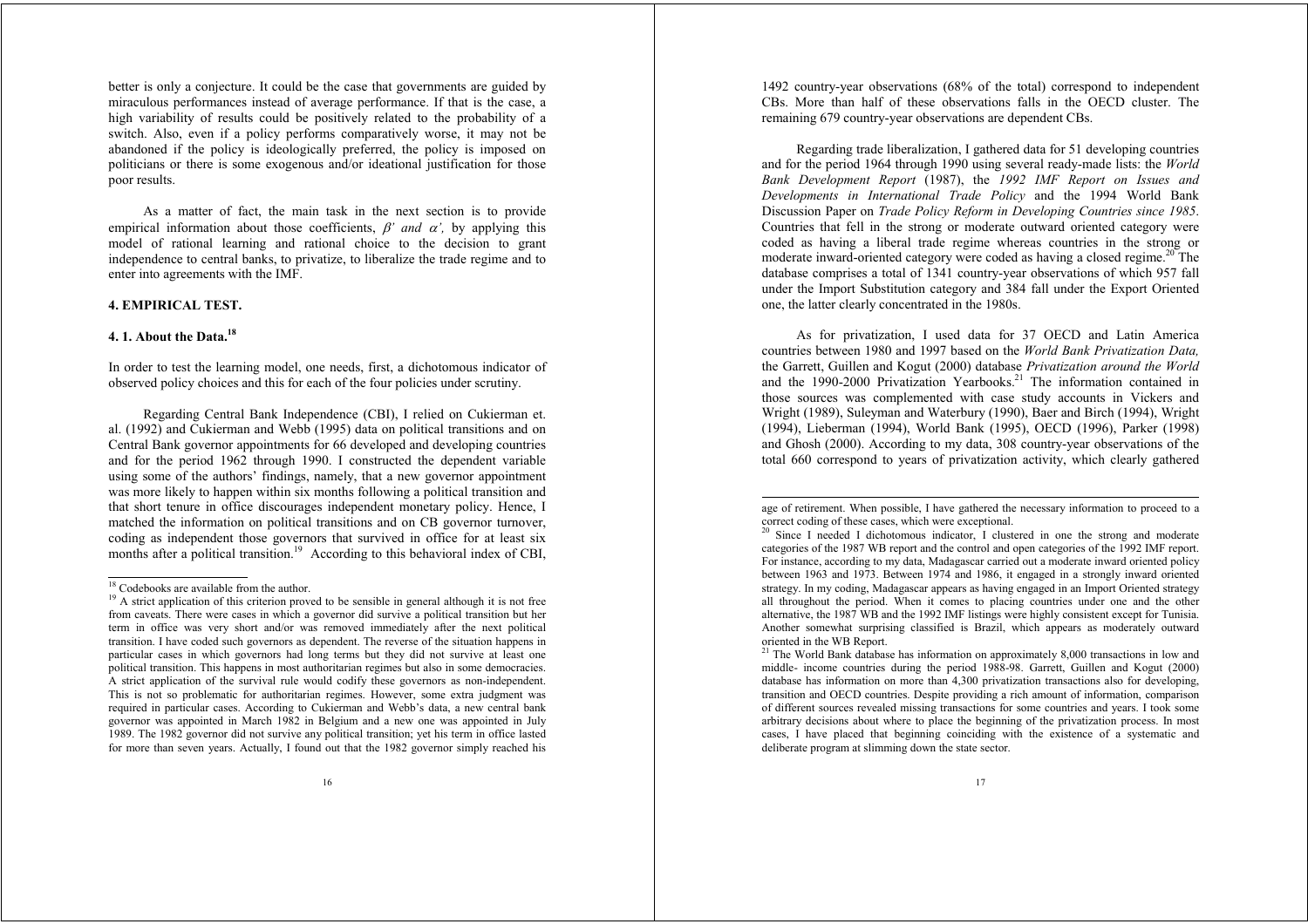momentum at the beginning of the 1990s. The dependent variable was coded one for those countries and years carrying out some divestiture.

Finally, I used Vreeland (2000) database on IMF agreements, referring to 135 developed and developing countries between 1951 or the year of independence through 1990.<sup>22</sup> The dependent variable was coded 1 if a particular country a particular year had an agreement with the IMF regardless of type of agreement. $23$  It was coded 0 otherwise.

Figure 3 shows the proportion of countries under each of those policies.

As it is possible to see, the proportion of countries with an independent CB has been high throughout the period under study. There is no evidence, though, of an increase in that proportion with the passage of time. If at all, what one observes is actually a slight decrease in that proportion from the 1980s on. Hence, regarding CBI, there are no signs of convergence in policy choices.

On the contrary, the increase in the proportion of countries that liberalized their trade regimes and that privatized over the period under scrutiny is unambiguous. Note also that the pattern of convergence has been fast (especially for privatizers) but gradual. As for the pattern of choices regarding IMF agreements, the increase in participants appears concentrated around specific moments in time, notably, the outburst of the debt crisis. Yet, the pattern of policy choices is clearly less consistent than for privatization or for trade liberalization.

#### **Figure 3.**





**Figure 3. 2. Proportion of Trade Liberalizers (1980-1990)**



19

 $22$  Due to limited experience with IMF programs prior to 1960, I used data only from that year

on. 23 88% of agreements in the database are Stand By agreements.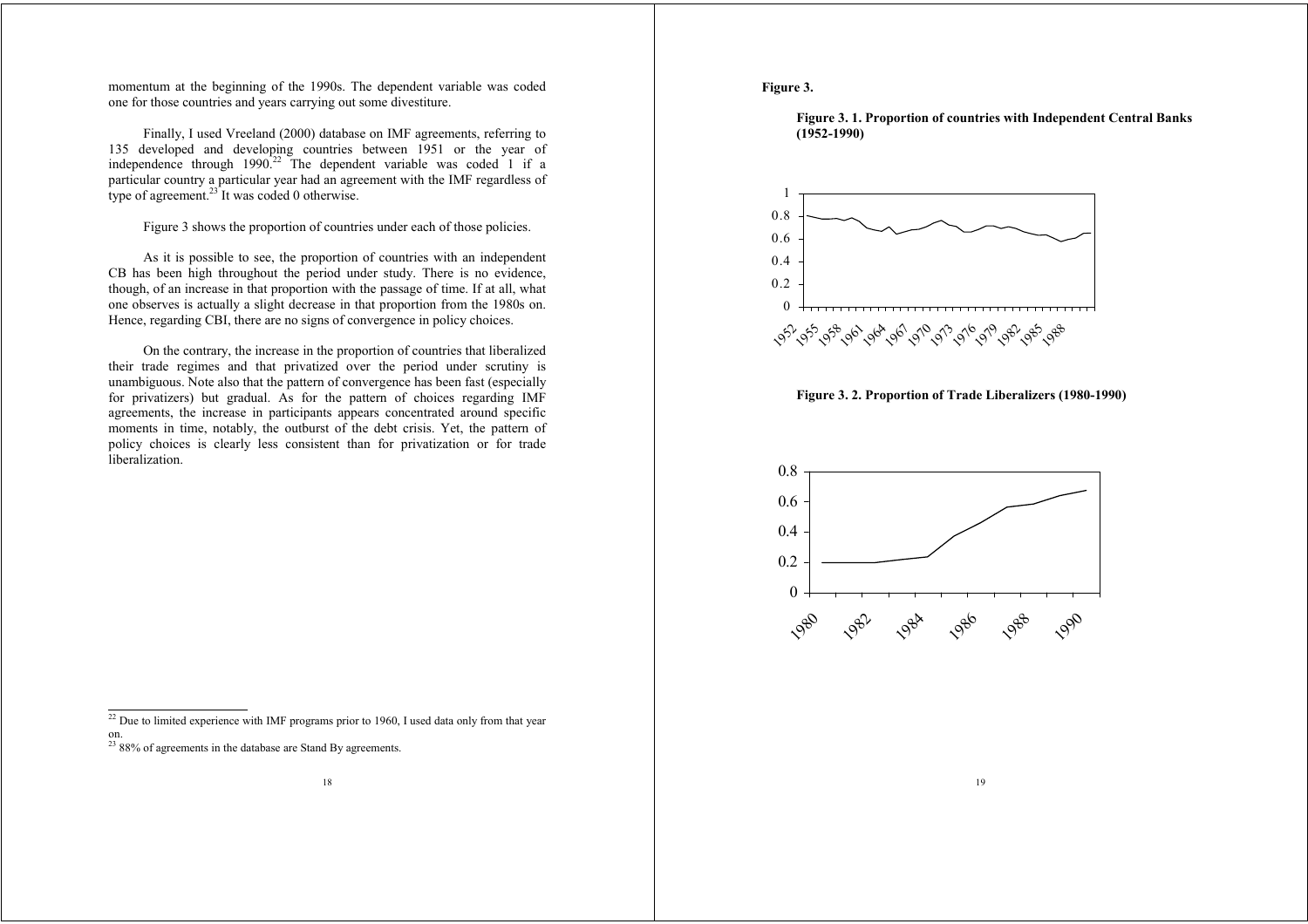**Figure 3. 3. Proportion of Privatizers (1980-1997)**







20

## **4. 2. Results**

Recall that the purpose of this analysis is to find out whether learning from others explains the observed patterns of policy choices, hence, whether governments have switched to those market-oriented reforms after updating their beliefs about outcomes based on experience.

First, using Bayesian updating, posterior beliefs have been calculated for each alternative policy status (having or not an independent central bank, being or not under an IMF agreement, having or not a liberal trade regime and privatize or not).<sup>24</sup> Second, those posterior beliefs have been compared. And third, the differences in posterior beliefs under each status have been used as independent variables to explain observed choices.

Available experience has been structured at three levels: own experience, the experience in the region a country belongs to and the experience in the world. Thus, if governments discriminate information on the basis of experience, one should observe that own past experience with policies is more informative than the experience of other countries, especially those outside their region.

Finally, recall that learning is about the performance of policies in terms of growth per capita and that I have assumed that both average rates of growth and variance of results are of interest for politicians.

Table 1 shows the results of the dynamic probit estimation for the four policy choices.

 $\frac{24}{24}$  Data on GDP growth per capita are from Alvarez et. al (1997).

21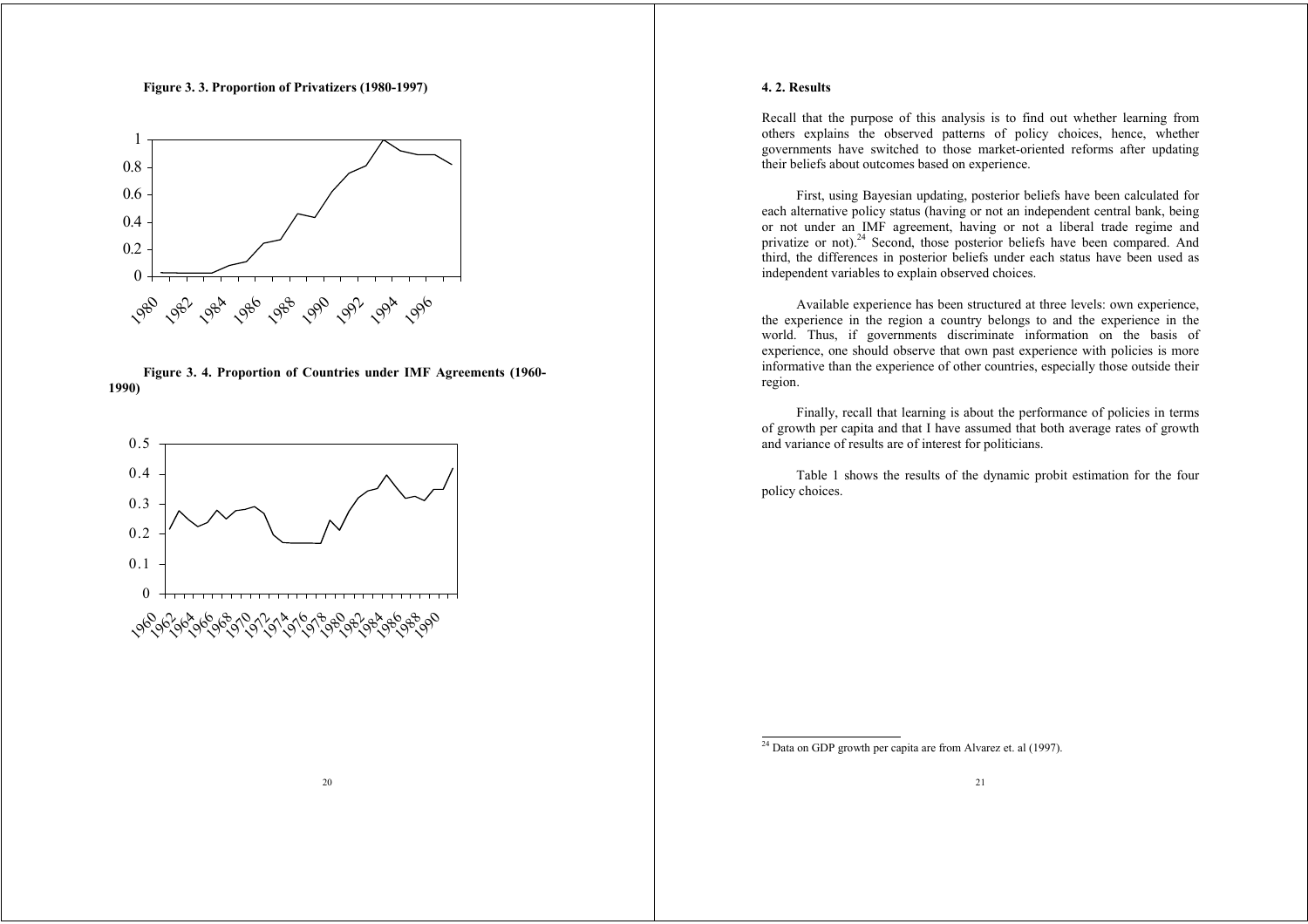| Table 1.                                                                   |            |               |                      |                   |  |  |
|----------------------------------------------------------------------------|------------|---------------|----------------------|-------------------|--|--|
| <b>Dynamic Probit Test. Probability of Transitions to several policies</b> |            |               |                      |                   |  |  |
| <b>Dependent</b>                                                           | <b>CBI</b> | <b>Export</b> | <b>Privatization</b> | <b>IMF</b>        |  |  |
| V=Policy                                                                   |            | Orientation.  |                      | <b>Agreements</b> |  |  |
| Lagged                                                                     | $-1.27***$ | $-3.96***$    | $-1.58***$           | $-1.19***$        |  |  |
| <b>Policy</b>                                                              | $(-10.22)$ | $(-5.69)$     | $(-6.02)$            | $(-11.20)$        |  |  |
| Own                                                                        |            |               |                      |                   |  |  |
| <b>Experience</b>                                                          |            |               |                      |                   |  |  |
|                                                                            | $-0.01$    | 0.04          | $0.16**$             | $0.02***$         |  |  |
| Average                                                                    | $(-0.51)$  | (1.04)        | (2.35)               | (3.09)            |  |  |
| Results                                                                    |            |               |                      |                   |  |  |
| Variability of                                                             | $-0.09**$  | $-0.10*$      | 0.57                 | $-0.02$           |  |  |
| Results                                                                    | $(-2.04)$  | $(-1.94)$     | (1.43)               | $(-0.79)$         |  |  |
| Regional<br><b>Experience</b>                                              |            |               |                      |                   |  |  |
|                                                                            |            |               |                      |                   |  |  |
| Average                                                                    | 0.0001     | 0.19          | $0.35***$            | $-0.02$           |  |  |
| Results                                                                    | (0.003)    | (1.45)        | (2.88)               | $(-0.98)$         |  |  |
| Variability of                                                             | $-0.09$    | $-0.48***$    | $-0.05$              | $0.05*$           |  |  |
| Results                                                                    | $(-1.59)$  | $(-2.75)$     | $(-0.18)$            | (1.72)            |  |  |
| World<br><b>Experience</b>                                                 |            |               |                      |                   |  |  |
| Average                                                                    | 0.08       | $-0.22$       | $0.19*$              | $0.21***$         |  |  |
| Results                                                                    | (0.65)     | $(-1.62)$     | (1.77)               | (2.66)            |  |  |
| Variability of                                                             | $0.28***$  | $-0.99***$    | $-0.82**$            | $0.19***$         |  |  |
| Results                                                                    | (2.91)     | $(-3.43)$     | $(-2.42)$            | (3.32)            |  |  |
| p-value for F                                                              | 0.00       | 0.00          | 0.00                 | 0.00              |  |  |
| <b>Observations</b>                                                        | 2105       | 1171          | 623                  | 3488              |  |  |

Note:  $*_{p<.10}$ ,  $*_{p<.05}$ ,  $*_{p<.01}$ . t-test in parenthesis

The impact of learning on the decision to switch varies across policies (results differ by rows) but it is consistent within policies (results are coherent by columns). In other words, own, region and world experiences, when significant, operate in the same direction. Governments have been consistently risk averse in their decision to liberalize trade, they have consistently learned from average results when they have privatized and they have been consistently risk-prone to enter into agreements with the IMF. Finally, learning seems not to have had any influence in the decision to adopt an independent monetary authority.

It is not surprising that learning turned out to be insignificant to explaining why governments have granted independence to Central Banks. Neither in theory nor in practice is there a clear relationship between an independent monetary authority and economic growth.<sup>25</sup> Also, according to my informal (as opposed to legal) indicator of CBI, there is no evidence of policy convergence prior to the 1990s. Given this pattern of choices, it seems that domestic economic and political factors, rather than diffusion effects, can explain better the decision to adopt this institutional device.

Regarding the decision to liberalize the trade regime, governments have learned from the variability of results that the gains of free trade are very unevenly distributed. Results under Export Orientation have exhibited a remarkable variation among and within regions. As a matter of fact, growth in East Asia countries outstripped growth in any other region and this regardless of the strategy followed. For instance, in 1986, rates of growth under EO ranged from 8.29% in Taiwan and 9.6% in Korea to –4.56% and –6.01% in Bolivia and Mexico respectively. The learning model reveals that governments have been clearly risk averse in their decision to switch to EO, precisely because a high variability of results implies the existence of winners but also losers under this development strategy.

The learning model fits very well the decision to privatize. Governments' updated beliefs about the effectiveness of privatizing with regard to not doing so is positively related to the probability of a switch and this for the three sources of information (own, region and the world). This result is consistent with previous studies that already detected the existence of diffusion effects in the decision to privatize but could not pinpoint at the specific mechanism of diffusion at work (Brune and Garrett, 2000; Simmons and Elkins, 2000). This illustration showed that rational learning is, at least in part, responsible for that diffusion.

Finally, learning also explains the decision to enter into agreements with the IMF. The distinctive result provided by this illustration is that governments seem to have been risk-prone in their decision to enter into agreements. Governments seek the IMF when the overall economic situation deteriorates as to place decision-makers in the domain of losses. In this domain, governments' exhibit a risk-prone behavior. Many governments have granted independence to CBs or have privatized without facing poor economic prospects. However, no country with an *overall* buoyant economic situation has ever turned to the Fund.

In sum, have governments learned from experience?

<sup>&</sup>lt;sup>25</sup> The model was also run using inflation outcomes. But learning from inflation experience does not explain this policy decision either.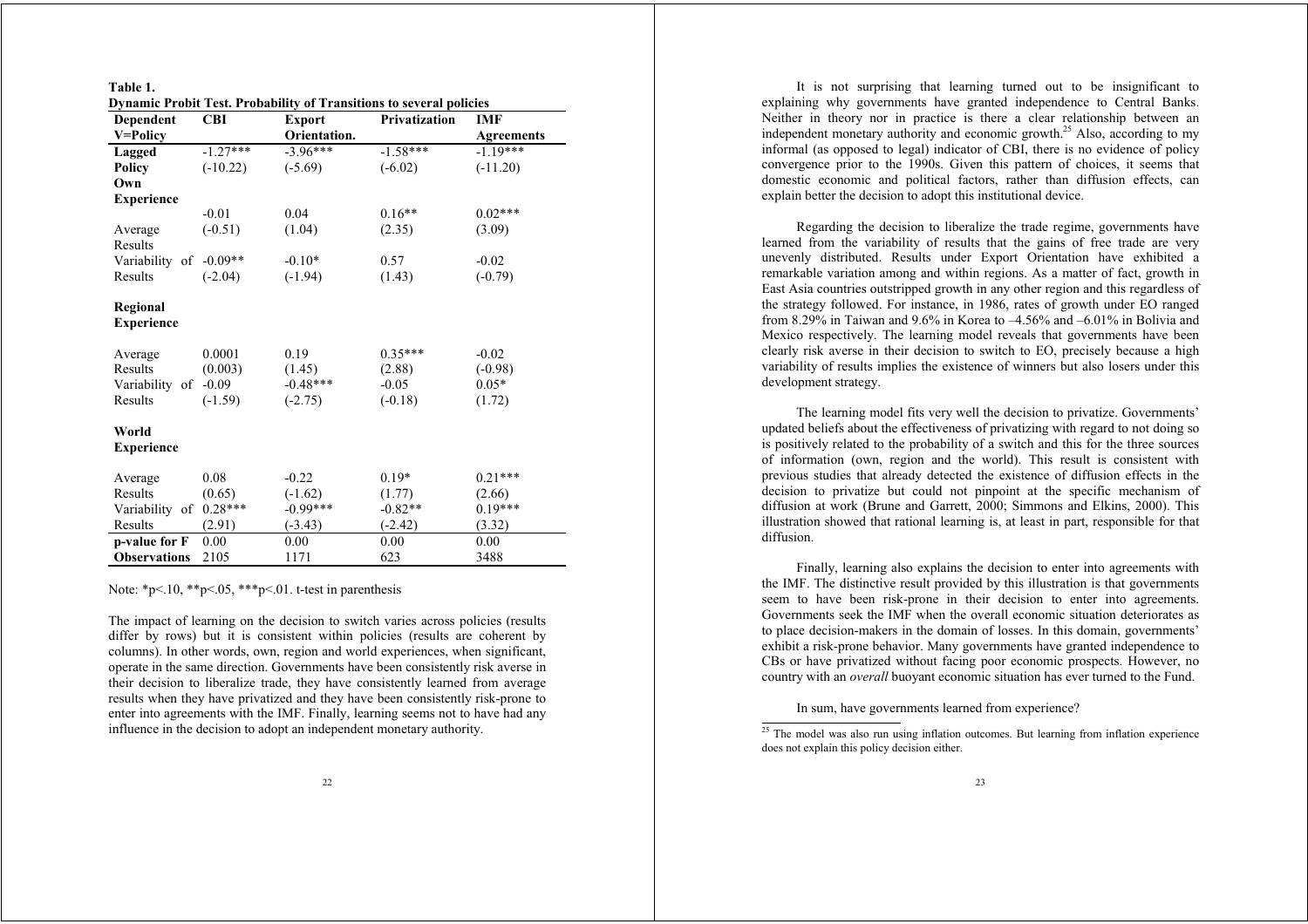Rational learning is significant to explain the decision to switch to three of the four policies analyzed in this paper. These were precisely the policies in which, in the period under scrutiny, policy choices showed some sign of convergence.

Average experience was crucial in the decision to privatize. Governments adopted a risk-prone behavior and turned to the IMF. However, governments observed the existence of losers under trade liberalization and exhibited a riskaverse behavior. Yet, during the 1980s, more and more countries did make steps to liberalize their trade regimes. This suggests that diffusion mechanisms other than learning may have played a role. In next section, I survey whether imposition by third parties and/or imitation played a role in the decision to switch.

#### **5. EXTENDED LEARNING MODEL: ALTERNATIVE HYPOTHESIS.**

One widespread alternative explanation of policy convergence is that governments have stabilized and have adjusted their economies under the pressure of International Financial Institutions (IFIs). The mechanism of imposition is epitomized by conditionality. The latter implies exchanging policies for loans. Trade liberalization is usually part and parcel of standard reform packages and privatization is indirectly promoted via the requirement of reducing public deficits. Hence, if the hypothesis of imposition holds, the switches to these policies should be positively related to the presence of these conditional packages.

Foreign aid has been crucial in promoting policy change in a number of successful reformers. For instance, Korea was a major recipient of foreign aid in the 1960s. Indonesia received very important financial help and debt relief in the 1960s and also during the adjustment period in 1982. During the years 1983- 1985, Chile received funds amounting to over 4% of GNP. At the beginning of the 1990s, Poland got a \$1 billion stabilization loan to launch the Balcerowicz Plan. Finally, Turkey avoided negative transfers before 1983 thanks to massive support received in the period 1979-1981. In all cases, the aid was "highly conditional" (Haggard and Williamson, 1994: 567).

However, the presence of conditionality does not always imply that policies are imposed. Exploring those cases in which loans were needed and yet non-existent and those cases in which loans were not needed and yet were in place reveals that governments' decision to turn to the IMF is a combination of economic needs and political calculus. Domestic forces have frequently been aligned with the posture of the IMF. Most authors agree that overt "leverage" has been a less important channel of influence than the mechanism of "linkage". The latter refers to "tacit and explicit alliances across the negotiating table created by policy dialogue, technical assistance, and other avenues of influence in the policy process" (Kahler, 1992: 94).<sup>26</sup> In Chile and Colombia, "[t]he IMF and the World Bank helped nudge the governments in this direction [adjustment], but political leaders were already inclined to move" (Stallings, 1992: 75). Kahler refers to Turkey and Indonesia as cases in which "alignment of interests [domestic and international] was so close that external influence was hardly required" (1992: 131). The Fund provided financial assistance and exerted influence through dialogue and persuasion; but imposition was not an issue.<sup>27</sup> Thus, even if the presence of a program has a positive impact on policy switches, imposition may not always be the correct interpretation.

It should also be noted that the adoption of programs is a poor predictor of its implementation. In fact, empirical studies show that implementation has been dismal. Kahler's (1992) survey of the record of nineteen governments during the 1980s reveals that only nine implemented coherent stabilization programs and only five implemented structural reforms. Another study by Stephan Haggard on Extended Fund Facility programs showed that out of thirty cases, twenty-four were not implemented in their original forms and sixteen were canceled (in Kahler, 1992: 97). Hence, being under an IMF agreement may not have an impact on policies simply because the program is not carried through.

I test the hypothesis of imposition by adding a dummy variable to the baseline model of learning. This variable accounts for the existence of an IMF agreement in a particular country, a particular year. Note that, even if IMF programs turn out to have a positive impact on the decision to switch to marketoriented policies, the subtle question as to whether the mechanism of influence is leverage or linkage cannot be addressed by this procedure.

Finally, note that external imposition is not confined to IFIs' activities. Especially in the area of trade policy, there is an extensive repertoire of international arrangements with a clear policy content. The World Trade Organization (WTO), Mexico's free trade agreement with the United States and

<sup>&</sup>lt;sup>26</sup> This kind of elite networking epitomized by epistemic communities (see Haas, 1992, 1995, 1997) is for some a source of social learning (for instance, Kahler,1992; 123-131) and for others, it is a source of social emulation (Simmons and Elkins, 2000: 7). This is only an example of how murky the discussion can be as to what learning is vs. imposition and vs. emulation.

<sup>&</sup>lt;sup>27</sup> Of course, this does not mean that there have not been cases of overt leverage, prominently in Africa (Ghana under Rawlings and Zambia under Kaunda are examples). Also in the Philippines under Marcos and in some Latin American countries (Jamaica under Seaga and the Dominican Republic under Blanco) the Fund strongly influenced the direction of policy.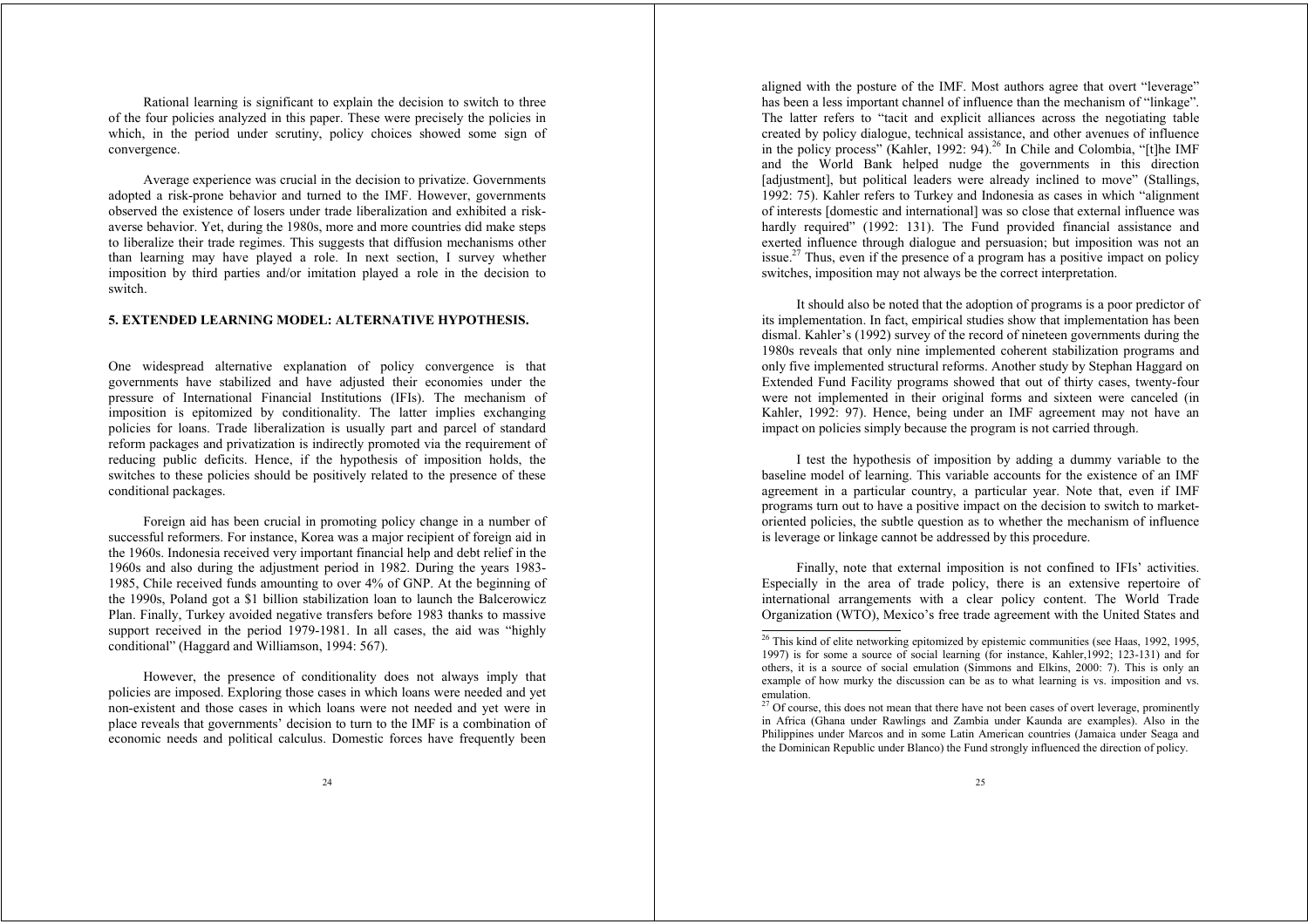Canada or membership in the European Union (EU) have entailed the prospect of trade concessions from important partners. A more outward-oriented trade policy has been a requisite to enjoy those concessions (Haggard and Webb, 1994: 27). Due to data availability, the empirical test accounts for IMF influence only.

Emulation is an alternative mechanism of policy choice under uncertainty. In the case of emulation, and contrary to learning, governments do not choose policies due to an improved understanding of the consequences of their choices. Emulation "entails adoption of policy ideas without such understanding" (May, 1992: 333; also Rose, 1991; Bennett, 1991; Biersteker, 1995). However, a modicum of *perceived* success is necessary to spur mimicry. Discussing privatization, Ikenberry (1990), asserts that "[a]ll states are interested in doing better rather than worse; they prefer economic and political success to any alternatives (…). The watchword is "copy what *seems* to work" (p.103; emphasis added).

The rationales driving emulation are several. First, governments may emulate the policies of high status countries on the belief that they know better. Ikenberry contends that "the political debates over "industrial policy" in the early 1980s and the current rhetoric of "competitiveness policy" exemplify efforts to emulate the Japanese success" (p. 102).

Second, imitation may be "competitive". Governments adopt the policies of their competitors due to fear that non-adoption may cause flows of economic activity outside the country. The adoption of particular policies by a competitor may undermine the efficacy of the policies in another country, thereby creating incentives to converge (Simmons and Elkins, 2000).

And third, reputation and credibility may motivate countries to subscribe policies broadly endorsed elsewhere. Kurt Weyland (2000: 24) asserts that "the imitation of innovative practices developed by higher status countries may be driven less by a careful effort to improve policy programs than by the desire to demonstrate 'modernity' and attract favorable attention from international public opinion". In the same vein, discussing Central Bank Independence, Bagheri and Habibi (1998: 190) contend that "many developing countries imitate the financial laws of the Western industrial countries for the sake of prestige and international approval". In turn, credibility and reputation can help countries to gain leverage internationally and domestically.

Internationally, adoption of policies generally regarded as "good" may be understood as a signal of commitment to sound economic policy, which enhances a country's creditworthiness in a context of increased competition for capital (Maxfield, 1997). Domestically, the argument that particular policies are "good" as reflected in a high number of advocates may provide a powerful argument for governments committed to unpopular policies. By reducing sovereignty costs, the number of countries participating in IMF agreements had a positive influence in the probability that a particular country entered into agreements (Vreeland, 2000). Although sovereignty costs may not be such a visible issue in the adoption of an independent Central Bank, trade liberalization and privatization<sup>28</sup> may raise nationalist concerns and accusations of selling-out to foreign interests. In this context, endorsing the policies the majority does may serve to legitimate their adoption and curb opposition.<sup>29</sup>

I test the hypothesis that emulation has driven the choice of policies by adding to the baseline models a variable that accounts for the number of other countries engaged in a particular policy, a particular year. This variable serves as a proxy for the general climate of opinion regarding the policy in question (as in Broz, 1999). I expect this variable to have a positive effect on the probability to switch to market-oriented policies. Note that this measure is also rough. Emulation may matter but this proxy cannot pinpoint at the particular channel of emulation at work.

Table 2 summarizes the results of adding these alternative mechanisms to the learning models. In a nutshell, the decision to liberalize trade has been the outcome of learning, imposition and emulation. Privatization was spurred by learning from others and also by emulation. Finally, learning is the only mechanism of diffusion that has influenced the decision to enter into IMF agreements.

<sup>&</sup>lt;sup>28</sup> Depending on whether foreign capital is allowed to participate and to what extent. <sup>29</sup> For instance, in Australia, reforms were adopted under the Labor government of Bob Hawke. These reforms garnered the support of business groups, natural constituency of the conservative parties, and even of some leading conservative representatives. This resulted in a deep division in the opposition parties (Garnant, in Williamson, 1994: 69).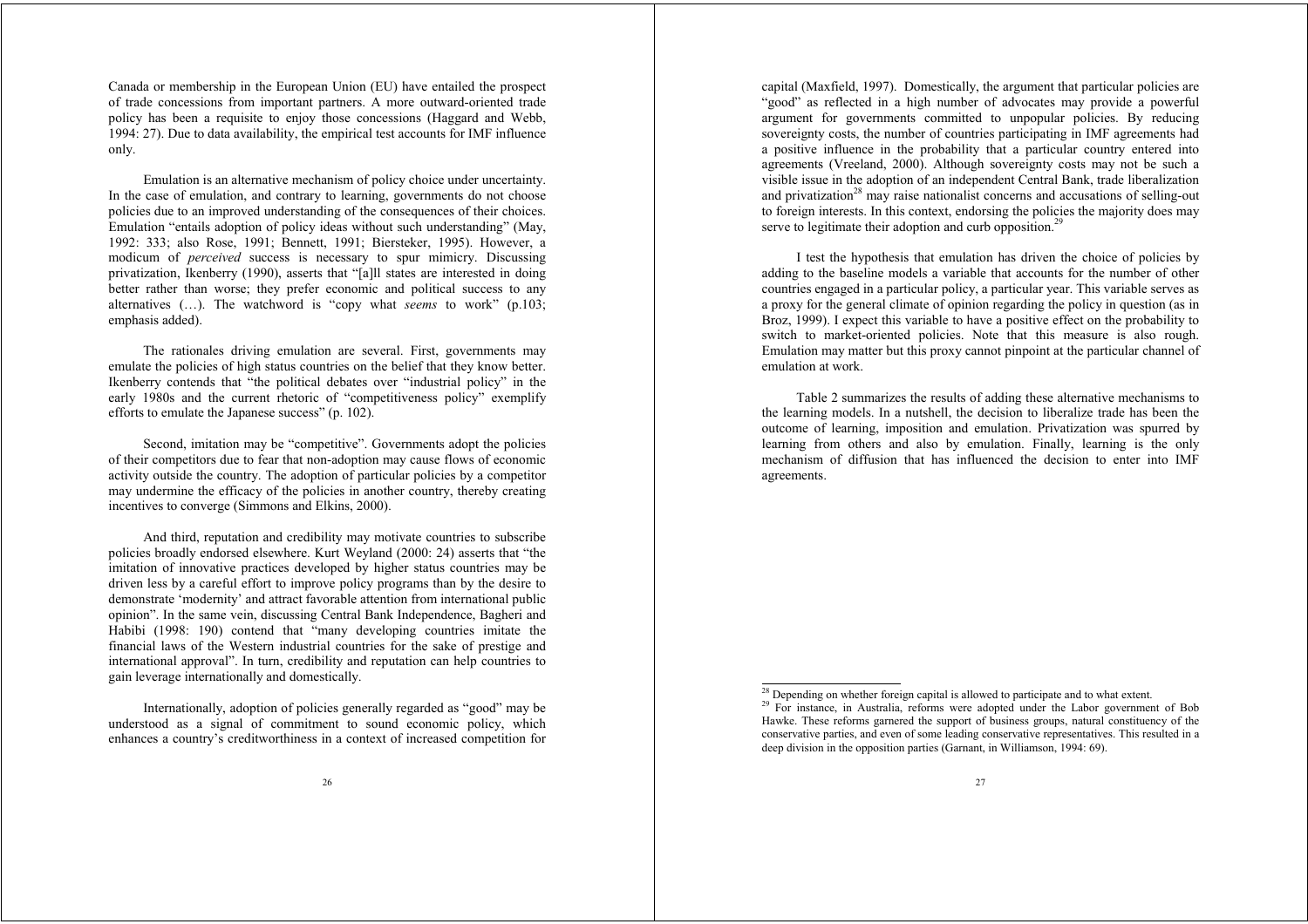| Table 2. |                                                                            |  |
|----------|----------------------------------------------------------------------------|--|
|          | <b>Extended Dynamic Probit Test. Probability of Transitions to several</b> |  |
| policies |                                                                            |  |

| Dependent            | <b>CBI</b> | <b>Export</b> | <b>Privatization</b> | <b>IMF</b>        |
|----------------------|------------|---------------|----------------------|-------------------|
| V=Policy             |            | Orientation.  |                      | <b>Agreements</b> |
| <b>Lagged Policy</b> | $-1.81***$ | $-4.99***$    | $-2.70***$           | $-1.19***$        |
|                      | $(-2.69)$  | $(-5.96)$     | $(-5.67)$            | $(-8.61)$         |
| Own                  |            |               |                      |                   |
| <b>Experience</b>    |            |               |                      |                   |
|                      | $-0.01$    | 0.02          | $0.16**$             | $0.02***$         |
| Average              | $(-0.39)$  | (0.53)        | (2.23)               | (3.08)            |
| Results              |            |               |                      |                   |
| Variability<br>of    | $-0.08*$   | $-0.07$       | $-0.28$              | $-0.02$           |
| Results              | $(-1.87)$  | $(-1.17)$     | $(-0.58)$            | $(-0.79)$         |
|                      |            |               |                      |                   |
| Regional             |            |               |                      |                   |
| <b>Experience</b>    |            |               |                      |                   |
|                      |            |               |                      |                   |
| Average              | 0.0001     | $0.32**$      | $0.23*$              | $-0.02$           |
| Results              | (0.003)    | (1.98)        | (1.65)               | $(-0.98)$         |
| Variability<br>of    | $-0.09$    | $-0.29$       | 0.26                 | $0.05*$           |
| Results              | $(-1.60)$  | $(-1.53)$     | (0.70)               | (1.72)            |
| World                |            |               |                      |                   |
| <b>Experience</b>    |            |               |                      |                   |
|                      |            |               |                      |                   |
| Average              | 0.10       | 0.002         | $0.22*$              | $0.21***$         |
| Results              | (0.77)     | (0.01)        | (1.72)               | (2.66)            |
| Variability<br>of    | $0.27***$  | $-0.68**$     | $-0.12$              | $0.19***$         |
| Results              | (2.74)     | $(-2.15)$     | $(-0.77)$            | (3.21)            |
| <b>Number</b><br>of  | 0.13       | $0.63***$     | $0.75***$            | 0.0005            |
| Other                | (0.84)     | (3.95)        | (3.89)               | (0.012)           |
| countries            |            |               |                      |                   |
| IMF                  | $-0.07$    | $0.46**$      | 0.19                 |                   |
| <b>Agreements</b>    | $(-0.45)$  | (2.22)        | (0.66)               |                   |
| p-value for F        | 0.00       | 0.00          | 0.00                 | 0.00              |
| <b>Observations</b>  | 2105       | 1171          | 586                  | 3488              |

Note: \*p<.10, \*\*p<.05, \*\*\*p<.01. t-test in parenthesis

None of the mechanisms of diffusion could explain the decision to grant independence to Central Banks. Since these mechanisms did not operate, policy choices did not converge overtime. Hence, this result is coherent with the observed pattern of policy choice (see figure 3) and it confirms the argument that domestic political and institutional variables can explain better the decision to grant CBI before the 1990s. One crucial test of the model will be to extend the sample to include the 1990s, the decade in which many governments changed the status of their CBs to increase independence.

Regarding trade liberalization, results change considerably when I consider imposition and emulation as explanations. Recall that rational learning entailed that the view of losers under EO induced a risk-averse behavior negatively related to the decision to adopt this policy. Yet, the fact is that choices converged overtime. After controlling for the alternative mechanisms of diffusion, risk-aversion in the view of high variability of results in the world still holds. However, the most interesting result is that both imposition and emulation are strongly significant in the decision to liberalize the trade regime. This is the only policy in which having an IMF agreement seems to have played a role in promoting policy change. And trade liberalization has also been the result of emulation, probably of the competitive type.

As for privatization, the result that learning is a powerful explanation of switches is robust to the inclusion of my alternative hypothesis. Whereas policy emulation seems to have played a role in the decision to privatize, imposition turned out not to be significant. I expected this result taking into account that, in OECD countries (which constitute 62% of the sample), IMF agreements have been the exception and nonetheless, these countries privatized. Finally, this result is consistent with previous research that found IMF agreements irrelevant in the decision to divest (see Brune and Garrett, 2000).

Lastly, emulation pales as an explanation of the decision to enter into agreements with the IMF. The inclusion of this control variable leaves unaffected the impact of learning on the decision to enter into contracts.

I do not report the results concerning the decision to switch to these market-oriented policies. The dynamic probit model also gives information as to whether governments have continued under these policies as a result of learning. The persistent results one gets is that neither learning nor the other mechanisms of convergence seem to have played any role in that decision. On the contrary, when it comes to continuing under market-oriented reforms, inertia is all that  $matters<sup>30</sup>$ .

<sup>30</sup> Results are available from the author.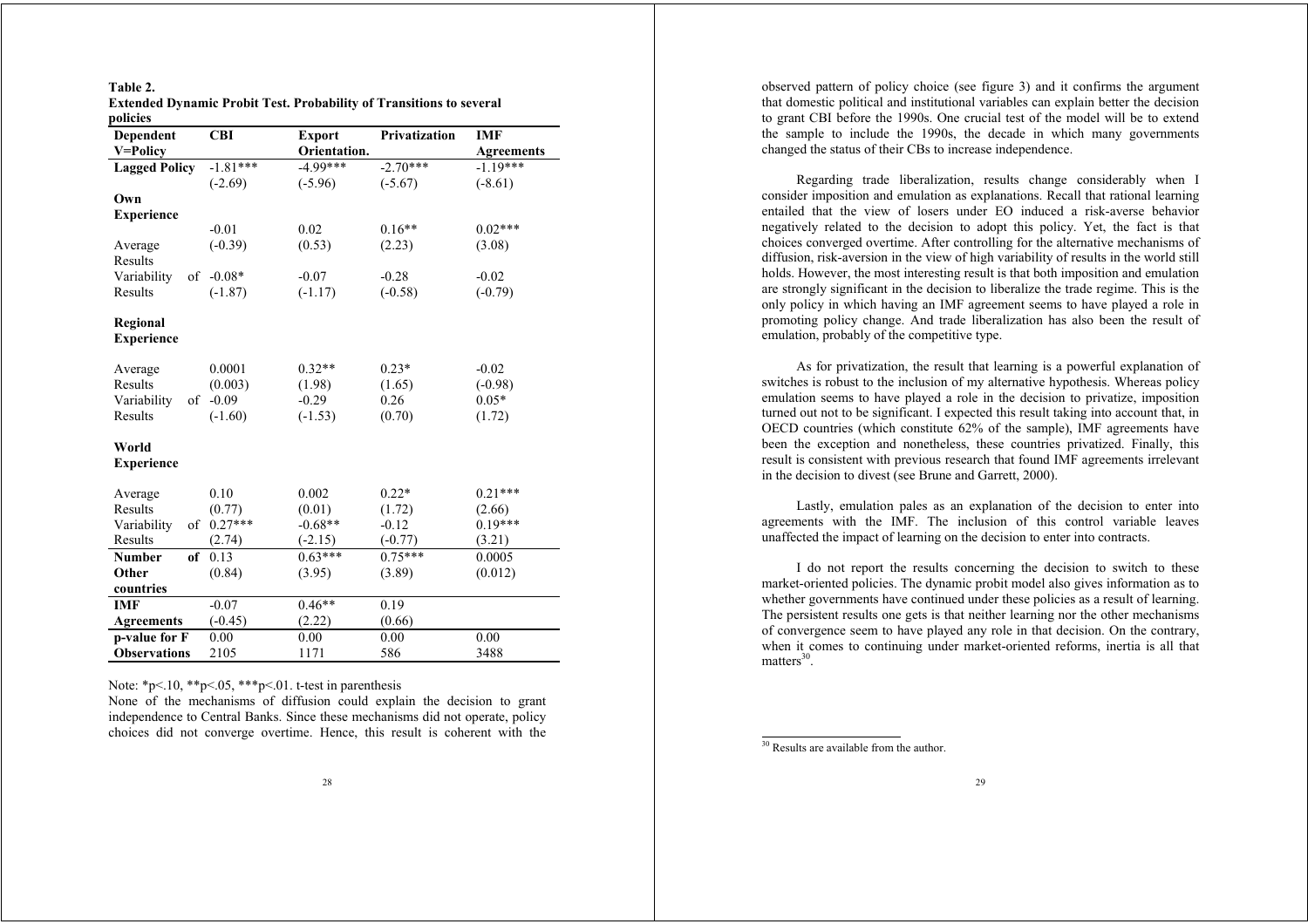#### **6. CONCLUSIONS**

This paper had two major objectives: on the one hand, to test a widespread contention in the literature of economic reforms, namely, that governments engaged in structural adjustment following a learning process. Testing this hypothesis entailed exploring the possibility of making the concept of learning operational so as to make it amenable to empirical test. This was actually the second goal of this research: to contribute to the vast literature on learning in public policy by providing a first empirical approach to this concept.

Discussions on learning became recently a booming industry, especially in the fields of Public Policy Analysis and International Relations. In their thorough review of available notions of learning, Bennett and Howlett (1991) concluded: "there is no shortage of theorization. Our review suggests that, if anything, the concept has been overtheorized and underapplied" (1992: 280). In the same vein, Bennett (in Stone, 1999: 52) pointed at "the paucity of systematic research that can convincingly make the case that cross-national policy learning has had a determining influence on policy choice". These statements are certainly an accurate description of the state of the art.

Bennett and Howlett (1992) review the concepts of political learning (Heclo, 1974), policy-oriented learning (Sabatier, 1987), lesson-drawing (Rose, 1991), governmental learning (Etheredge, 1981) and social learning (Hall, 1993). The notions of learning do not end up here. May (1992) adds the notion of instrumental learning and Levy (1994) contributes with his distinction between causal and diagnostic learning.

As the reviewers thoroughly discuss, all notions entail an improved understanding of cause and effect relationships in the view of experience. However, definitions frequently overlap and concepts vary in the subject (who learns) and the object of learning (about what). Also, different concepts entail different consequences. For instance, sometimes learning is merely procedural. It refers to changes in the policy process or in the capacity of policy advocates to advance their ideas (Etheredge's governmental learning or May's definition of political learning). Other times learning is about policy contents, ranging from learning about particular policy instruments (Rose's lesson-drawing) to learning about the ultimate goals of policies and the terms of the policy discourse (Hall's social learning). Finally, some definitions of learning entail a change in behavior (for instance in Heclo and Hall's versions of the concept) whereas others define learning as a change in beliefs that may or may not induce a behavioral change (as in Levy).

Miles Kahler (1992: 124) posed the knotty problems involved in testing the hypothesis that learning caused the shift to economic liberalism. He qualified as "demanding the empirical task of demonstrating that a particular behavioral change is the result of a clearly specified cognitive alteration at one level or another". And he added

The investigation of shared beliefs is not an impossible empirical task but, once again, it has rarely been attempted in a rigorous fashion. Nor have alternative explanations for policy change been carefully compared to an explanation based on change in ideology or beliefs.

None of the notions of learning mentioned above were amenable to address these conundrums. Even the more appealing notion of social learning is ruled out since, by definition, social learning cannot be observed in isolation of the change requiring explanation<sup>31</sup>. The awareness of these methodological problems pervades most works. As a result, the empirical test of learning has been a persistent pending task.

To overcome these difficulties, I assumed that politicians are rational learners. Bayesian learners have some prior beliefs about the outcome of policies and they update them making use of all available information. Prior beliefs are updated using Bayes' rule. This rule implies that average experience with policies is positively weighted by the "volume" of that experience and negatively weighted by the variability of it. Hence, in this model of learning, there are some prior beliefs, there is some experience, there is an operational mechanism of learning, Bayes's rule, and there are some posterior beliefs, combination of prior beliefs and experience. This notion of learning overcomes the operationalization conundrum.

Bayesian learning has no implications for policy change. Learning is from experience and it implies a change in beliefs. Filling the gap that goes from belief updating to policy change requires a model of how governments choose policies<sup>32</sup>. Because noise is an indicator of the responsibility of policies on observed outcomes, governments prefer the policy that yields the best results with the least noise. Governments choose policies by comparing their updated beliefs about alternative policies.

According to this model of rational learning and rational choice, different governments analyze experience in the same way. Thus, the model predicts that choices, hence policies, converge as long as governments are exposed to the

<sup>&</sup>lt;sup>31</sup> Peter Hall states that "learning is indicated when policy changes as the result of such process [in response to past experience and new information]" (p. 278).

<sup>&</sup>lt;sup>32</sup> Bayesian learning is not dissimilar from Levy's notion of learning in this respect.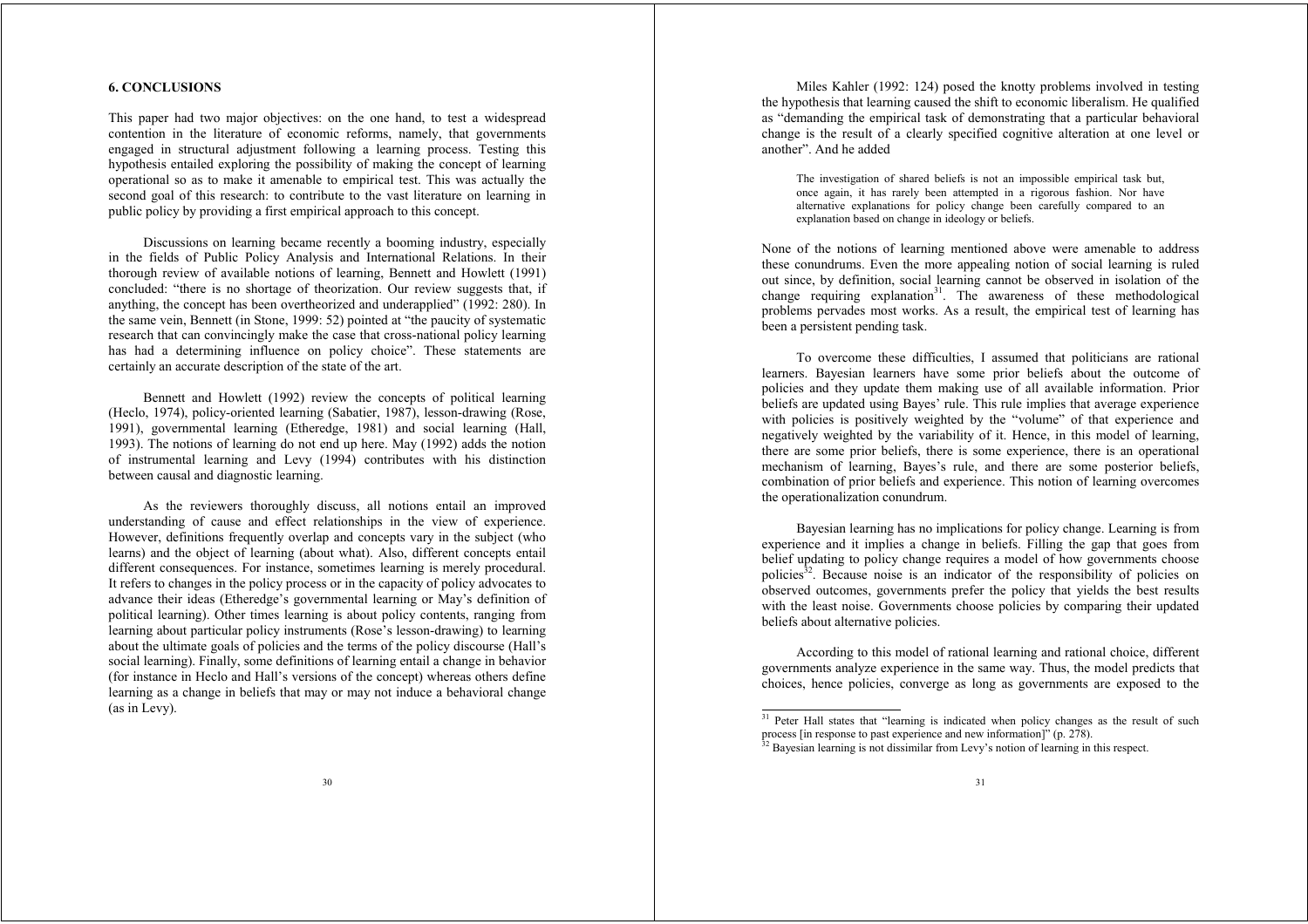same information. Using an appropriate statistical technique, I tested whether policies changed and remained because governments learned, thereby solving the causality conundrum.

Finally, I included other possible explanations for policy convergence. Policies might have converged because governments copied each other. Alternatively, policies might have converged because governments were coerced to adopt the same policies. Hence, I compared an explanation of policy change based on learning to alternative explanations of change, tackling another of Kahler's objections.

The application of the rational learning model to the decisions of granting independence to Central Banks, to liberalize trade, to privatize, and to enter into agreements with the IMF provided the following results:

First, learning in isolation or in combination with the alternative mechanisms of emulation and imposition can explain the decision to liberalize trade, to privatize and to enter into agreements with the IMF. Second, neither learning nor emulation or coercion could explain the decision to grant independence to Central Banks. This is the only policy in which choices did not converge overtime. Third, there is no evidence that own experience is more relevant than the experience of others in the decision to switch to these marketoriented policies. However, the trade liberalization illustration showed that a close outstanding performance exerted strong demonstration effects. And fourth, rational learning cannot explain why governments remain under market-oriented reforms after they adopt them.

Note that these policies differ not only in their patterns of convergence, but also in their visibility, in the timing of expected outcomes, in the size of the groups they affect and the number of potential and immediate beneficiaries. For example, CBI, trade liberalization and privatization can be characterized as "normal" policies as opposed to IMF agreements, which could be better described as "exceptional" economics. Normal and exceptional policies differ in at least two dimensions: their expected duration and the timing of expected results. CBI, trade liberalization and privatization have frequently been undertaken at governments' own initiative as part of long-term projects of economic transformation that are meant to endure. The belief that results will be ripped some time in the future is central to these policies. However, IMF agreements are generally regarded as transitory and, at least in their stabilization version, they aim at relatively quick results (in one or two years). Also, IMF agreements are highly visible and their adoption entails greater sovereignty costs. These facts may well be the reason of the difference in results.

 As a first cut to an elusive topic, this work has considerable room for improvements both in method and in substance. First, I assumed that governments evaluate policies only on economic terms but it is quite clear that political calculations must also enter the picture. And second, the analysis should be extended to include the 1990s and hopefully, new policy illustrations. As a matter of fact, the collapse of communist rule has probably entailed a crucial turning point by showing that no other alternative was possible. It may not be by chance that the learning model appears the most robust precisely in the illustration that includes the 1990s.

Covadonga.Meseguer@iue.it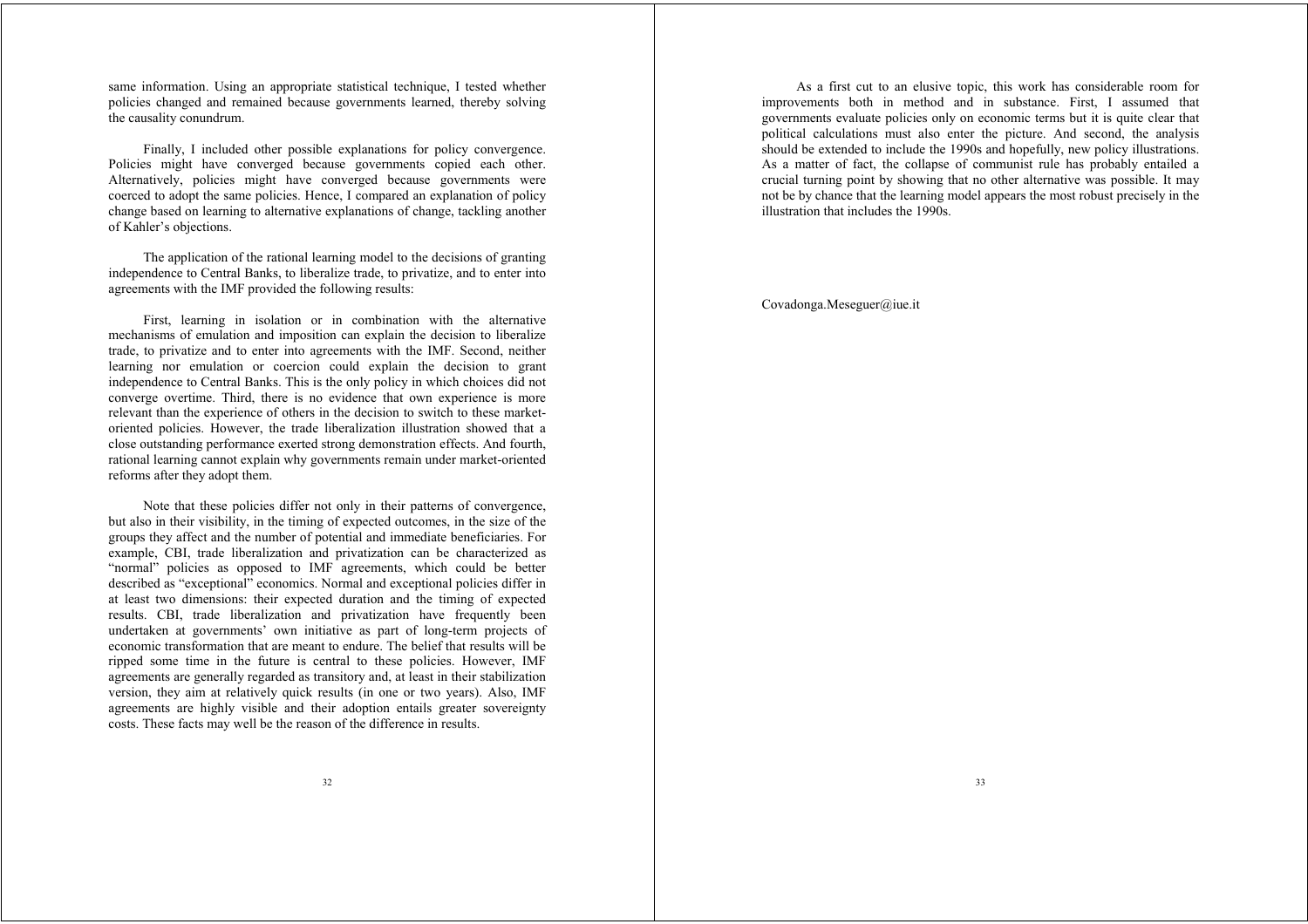#### **APPENDIX**

#### **Appendix A.I**

**Conjugate Families for Samples from a Normal Distribution. Sampling from a Normal Distribution with Unknown mean and Unknown Precision.** Based on De Groot (1970), Gelman et. al. (1995), Lee (1997) and Zellner (1997). Proofs available in those texts.

Suppose growth, *X*, is a random variable that follows a normal distribution with an unknown value of the mean,  $\mu$ , and an unknown value of the variance  $\sigma^2$ . Suppose that their prior joint conjugate distribution is as follows: the conditional distribution of  $\mu$  given  $\sigma^2$  is a normal distribution. The marginal distribution of  $\sigma^2$  is scaled inverse- $\chi^2$ . With this specification, the marginal distribution of  $\mu$  follows a t-Student distribution.

Thus,

 $\mu|\sigma^2 \sim N(\mu_0, \sigma_0^2/\tau_0)$  $\sigma^2 \sim Inv-\chi^2(\nu_0, \sigma_0^2)$ *or*  $(\mu|\sigma^2, \sigma^2) \sim N$ - Inv- $\chi^2$   $(\mu_0, \sigma_0^2/\tau_0; \nu_0, \sigma_0^2)$ 

The parameters are the location and the scale of  $\mu$  and the degrees of freedom and scale of  $\sigma^2$  respectively. Note that this specification implies that  $\mu$  and  $\sigma^2$  are dependent in their prior specification. If  $\sigma^2$  is large, a high variance prior distribution is induced for  $\mu$ . Prior beliefs about  $\mu$  are calibrated by the scale of measurement of X and is equivalent to  $\tau_0$  prior measurements on this scale (Gelman, et. al, p. 71).

Suppose now that a sample,  $x_n$  of n i.i.d observations on growth also normally distributed is gathered.

*1. The joint posterior distribution,*  $p(\mu, \sigma^2 | x_n)$ *.* 

The posterior parameters for the location and scale of the mean and the degrees of freedom and scale of the variance are as follows:

$$
\mu_{u} = \frac{\tau_{i,i-1}}{\tau_{i,i}} \mu_{i,i-1} + \frac{n}{\tau_{i,i}} \overline{x_{i,i}} = \rho \mu_{i,i-1} + (1 - \rho) \overline{x_{i,i}}; 0 < \rho < 1
$$
  
(1)  

$$
s_{i,i}^{2} = \frac{\mathbf{S}_{i,i}}{\nu_{i,i}}
$$
  
(2)  

$$
\tau_{i,i} = \tau_{i,i-1} + n
$$
  
(3)  

$$
\nu_{i,i} = \nu_{i,i-1} + n
$$
  
(4)  

$$
\mathbf{S}_{i,i} = S_{i,i-1} + S_{i,i} + \frac{\tau_{i,i-1} n (\overline{x_{i,i}} - \mu_{i,i-1})^{2}}{\tau_{i,i}}
$$
  
(5)

where  $v_0$  are the prior degrees of freedom,  $S_0$  is the prior sum of squares and  $S_t$ is the sample sum of squares.

2. The Marginal Posterior Distribution of  $\sigma^2$ ,  $p(\sigma^2 | x_n)$ 

 $\sigma^2 | x_n \sim Inv-\chi^2(\nu_n, \sigma_n^2)$ 

with  $v_n$  and  $\sigma_n^2$  as in (4) and (2).

*3. The Conditional Posterior Distribution of*  $\mu$ *,*  $p(\mu | \sigma^2, x_n)$ 

 $\mu | \sigma^2 x_n \sim N(\mu_n, \sigma^2/\tau_n)$ 

with  $\mu_n$ , $\tau_n$  as in (1) and (3). One normal way to proceed to sample from the joint posterior distribution is to draw  $\sigma^2$  from its marginal posterior distribution as in (6) and then draw  $\mu$  from its normal posterior distribution, using the simulated value  $\sigma^2$ .

4. The Marginal Posterior Distribution of  $\mu$  ,  $p(\mu|x_n)$ 

 $\mu |x \sim t_m$  ( $\mu_n$ ,  $\sigma_n^2 / \tau_n$ )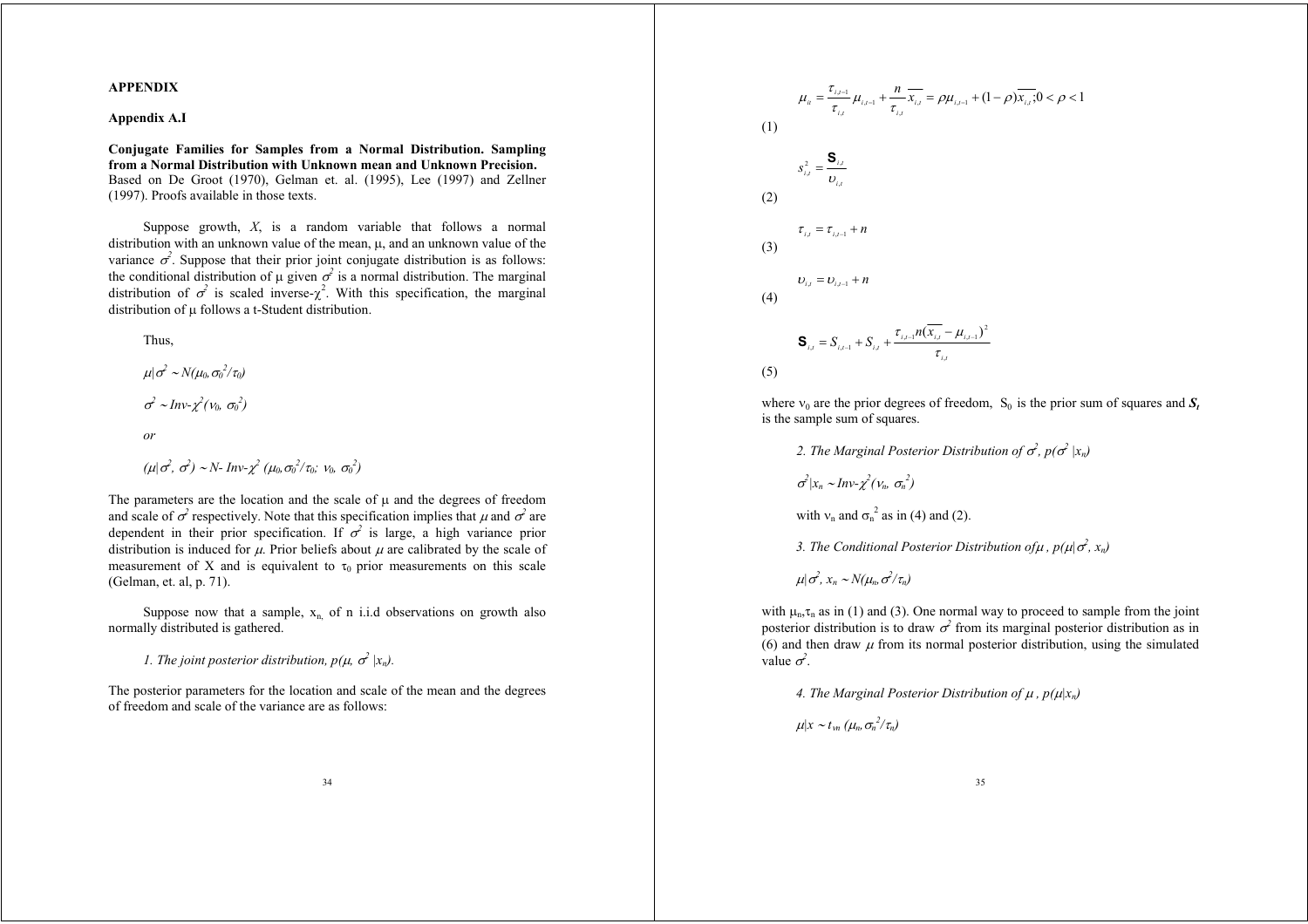with  $v_n$ ,  $u_n \sigma_n^2$  and  $\tau_n$  as in (4), (1), (2) and (3) above.

*5. Specifying the prior parameters.*

Since  $\sigma^2$  follows an Inv- $\chi^2$ , the following formulas apply.

$$
E(\sigma^2) = \frac{S_0}{(\nu_0 - 2)}
$$

(6)

$$
Var(\sigma^2) = \frac{2S_0^2}{(\nu_0 - 2)^2(\nu_0 - 4)}
$$
\n(7)

Thus, after specifying values for the mean of the variance and the variance of the variance, prior values for  $S$  and  $v$  can be obtained solving those equations. Also, since  $\mu$  marginally follows a t-Student distribution

$$
E(\mu) = \mu_0
$$
 (8)

(9)

$$
Var(\mu) = \frac{S_0}{\nu_0 \tau_0}
$$

From which  $\tau_0$  can be obtained after specifying the variance of the mean and having obtained  $S_0$  and  $V_0$ .

#### **Appendix A.2**

#### **Dynamic Probit Model**

When it is considered that the decision taken by country i at time t is related to the decision that same country took at time t-1, the model to be used is a dynamic probit model (discrete state, discrete time model or Markov model. See Amemiya, 1985)

Let  $S_{i,t-1}$  denote policy status of country i at time t-1. That status can be "A" if country i chose policy A at time t-1  $(A_{i+1})$ . Alternatively, it can be "B" if country i chose policy B at time t-1  $(B_{i,t-1})$ .  $A_{i,t-1}$  is equal to 1 if country i chose A at time t-1 and 0 otherwise. Similarly,  $B_{i+1}$  has value 1 if country i chose B at time t-1 and 0 otherwise

The general specification is

$$
\begin{bmatrix} p(A_{ii} | S_{i,i-1}) \ p(B_{ii} | S_{1,i-1}) \end{bmatrix} = \begin{bmatrix} p_{AA,ii} & p_{BA,ii} \ p_{AB,ii} & p_{BB,ii} \end{bmatrix} \begin{bmatrix} A_{i,i-1} \ B_{i,i-1} \end{bmatrix}
$$

Where participation status at time t conditional on past status - left hand side - is made equal to a transition probability matrix times lagged participation status. The transition probability matrix contains the following information:  $p_{AA}$ <sub>it</sub> denotes the probability that country i chooses policy A at time t while  $p_{AB,i}=1$ pAA,it denotes the probability that country I switches to policy B at t. Similarly,  $p_{BA it}$  denotes de probability that country i switches to policy A at time t. The probability that country i goes chooses to continue B at time t is  $p_{BB,i}=1-p_{BA,i}$ 

Under this setting, the probability of choosing A at time t is the following

$$
P(A_{ii}|S_{i,t-1}) = p_{AA,i}A_{i,t-1} + p_{BA,i}B_{i,t-1} = p_{BA,i} + (p_{AA,i} - p_{BA,i})
$$
  $A_{i,t-1}$ 

The same goes for  $P(B_{it}|S_{i,t-1})$ 

In a Univariate Dynamic Probit setting, there is a theory on transitions and on continuities. Transitions and continuities are a function of the same set of lagged regressors. In other words, the same theory is used to explain both phenomena.

$$
P_{BA,it} = F(\beta' Y_{i,t-l})
$$

(1)

(2)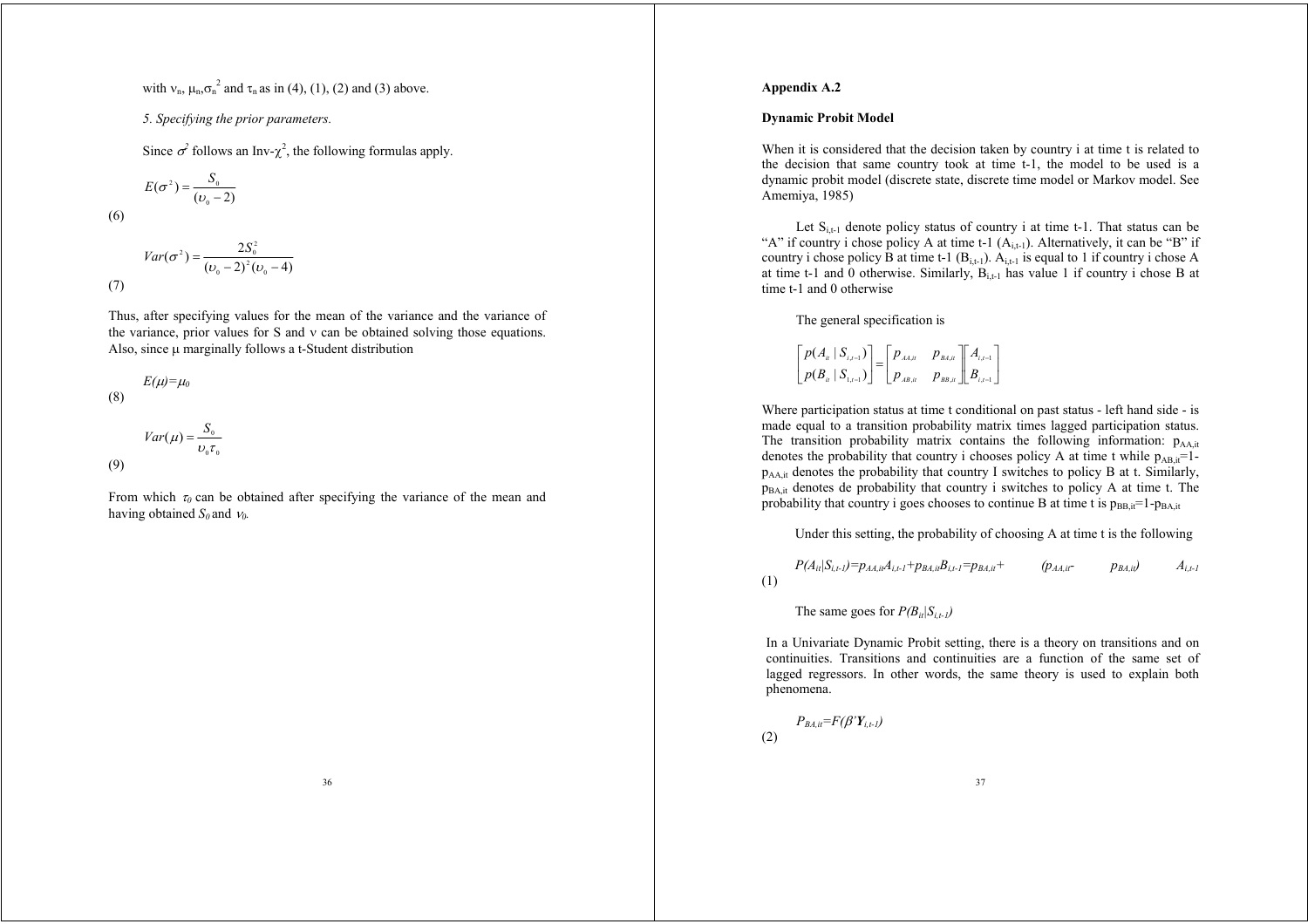$$
P_{AA,ii} = F(\gamma' \mathbf{Y}_{i,t-l})
$$

where  $F(\cdot)$  is the CDF of the standard normal distribution.

For convenience, let  $y = \alpha + \beta$ . Then, even if the explanatory theory is the same, its impact on probabilities differs as reflected in different coefficients.

 $P_{A A i t} = F(\gamma' Y_{i,t-1}) = F[(\alpha + \beta)' Y_{i,t-1}] = F(\alpha' Y_{i,t-1} + \beta'$  *Y i<sub>t-1</sub>* (4)

Using (2) and (4) in (1) and rearranging terms

$$
P(A_{ii}|S_{i,t}) = p_{BA,i} + (p_{AA,i} \ p_{BA,i} \nu A_{i,t-1} = F(\beta' \ Y_{i,t-1}) + [F(\alpha' Y_{i,t-1})] A_{i,t-1}
$$
\n(5)

Hence

$$
P(B_{il}|S_{i,t-l}) = I - [p_{BA,it} + (p_{AA,it} - p_{BA,it}) A_{i,t-l}] = I - [F(\beta' \mathbf{Y}_{i,t-l}) + [F(\alpha' \mathbf{Y}_{i,t-l})] A_{i,t-l}]
$$
  
(6)

The likelihood function can be obtained using equations (5) and (6) above

$$
L = \prod_{i,T,N} [F(\beta^{\mathsf{T}} Y_{i,i-1} + F(\alpha^{\mathsf{T}} Y_{i,i-1}) A_{i,i-1}]^{A_{i,j}} [1 - F(\beta^{\mathsf{T}} Y_{i,i-1} + F(\alpha^{\mathsf{T}} Y_{i,i-1}) A_{i,i-1}]^{1 - A_{i,j}}]
$$

Note that because the influence of the variables determining actors' decisions to remain under is determined by  $\gamma = \alpha + \beta$ , the relevant z-statistic has the following shape

$$
Z = \frac{\alpha + \beta}{\sqrt{\sigma_{\alpha}^2 + \sigma_{\beta}^2 + 2\operatorname{cov}(\alpha, \beta)}}
$$

#### **BIBLIOGRAPHY**

- Adler, E., and P. M. Haas. (1997), Conclusion: Epistemic Communities, World Order and the Creation of a Reflective Research Program. In *Knowledge, Power and International Policy Coordination*, ed. P. M.Haas, 367-90. Columbia: University of South Carolina Press.
- Alvarez et. al. (1997), ACGLPV. *World Political and Economic Database.*
- Amemiya, T. (1985), *Advanced Econometrics*. Cambridge, Massachusetts: Harvard University Press.
- Bagheri, F and N. Habibi. (1998), Political Institutions and Central Bank Independence: A Cross Country Analysis. *Public Choice*; 96(1-2): 187- 204.
- Bennett, C. (1991), What is Policy Convergence and what Causes it? *British Journal of Political Science*, 21(2): 215-233.
- Bennett, C and M Howlett. (1992), The Lessons of Learning: Reconciling Theories of Policy Learning and Policy Change. *Policy Sciences*, 25: 275- 294.
- Berger, J. O. (1985), *Statistical Decision Theory and Bayesian Analysis*. second ed. New York: Springer-Verlag, 1980. Reprint. New York: Springer-Verlag.
- Berger, H, J de Haan and S Eijffinger. (2000), *Central Bank Independence: An Update of Theory and Evidence*. CESifo Working Paper, no 255, http://www.CESifo.de.
- Biersteker, T. J. (1995), The Triumph of Liberal Economic Ideas in the Developing World. In *Global Change, Regional Response. The New International Context of Development*, ed. B. Stallings, 174-96. Cambridge: Cambridge University Press.
- Birsch, M and J Haar (eds). (2000), *The Impact of Privatization in the Americas*. North-South Center: University of Miami Press.
- Bresser, L. C., J. M Maravall and A. Przeworski. (1993), *Las Reformas Economicas en las Nueva ,Democracias*. Alianza Editorial: Madrid.
- Broz, L. (1999), *Political Institutions and the Transparency of Monetary Policy Commitments*. Ms.
- Brune, N and G Garrett. (2000), *The Diffusion of Privatization in the Developing World*. Yale University. Ms.

Coyle, R. G. (1972), *Decision Analysis*. London: Nelson.

Cukierman, A and S Webb. (1995), Political Influence on the Central Bank: International Evidence*. The World Bank Economic Review*, 9(3): 397-423.

39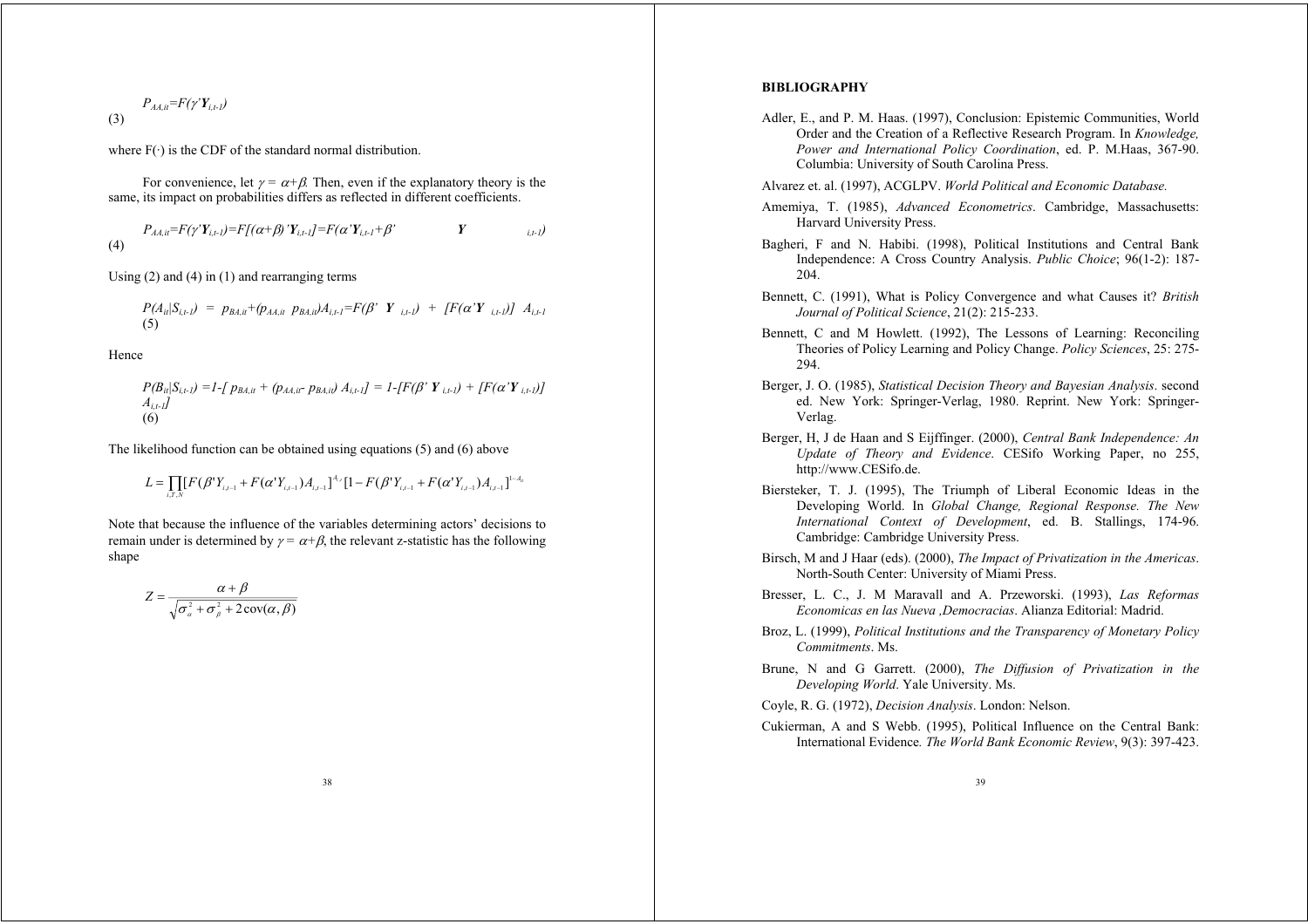- Cukierman, A, S. Webb and B. Neyapti. (1992), Measuring the Independence of Central Banks and its Effects on Policy Outcomes. *The World Bank Economic Review*, 6(3): 353-398.
- Eijffinger, S and J de Haan. (1995), The Political Economy of Central Bank Independence. Ms.
- Frankfurter, G and H. E. Phillips. (1995), *Forty Years of Normative Portfolio Theory: Issues, Controversies and Misconceptions*. London: Jay Press Inc.
- Gardenfors, P and N. Sahlin. (1997), *Decision, Probability and Uncertainty*. Cambridge: Cambridge University Press.
- Garrett, G, M Guillen and Koggut .(2000), *Privatization Around the World*. Yale. Ms
- Gelman, A., J. B. Carlin, H. S. Stern, and D. B. Rubin. (1995), *Bayesian Data Analysis*. London: Chapman and Hall.
- Gerber, A., and D. P. Green. July (1998), Rational Learning and Partisan Attitudes. *American Journal of Political Science* 42(3): 794-818.
- Ghosh, B. N. (ed). (2000), *Privatisation. The Asean Connection*. New York: Nova Science Publishers.
- De Groot, M. (1970), *Optimal Statistical Decisions*. New York: McGraw-Hill.
- Haas, P. (1992), Introduction: Epistemic Communities and International Policy Coordination. *International Organization* 46(1): 1-35.
- Haas, P. M., and E. B. Haas. (1995), Learning to Learn: Improving International Governance. *Global Governance* 1: 255-85.
- Haas, P. M. (1997), Introduction: Epistemic Communities and International Policy Coordination. In *Knowledge, Power and International Policy Coordination*, ed. P. M. Haas, 1-35. Columbia: University of South Carolina Press.
- Hacking, I. (1997), Slightly More Realistic Personal Probability. In *Decision, Probability and Uncertainty*, eds. P. Gardenfors, and N. Sahlin, 118-135. 1997 ed. Cambridge: Cambridge University Press.
- Haggard, S and S. Webb (eds). (1994), *Voting for Reform. Democracy, Political Liberalization and Economic Adjustment*. Oxford University Press: New York.
- Hall, P. (1993), Policy Paradigms, Social Learning and the State. The Case of Economic Policy Making in Britain. *Comparative Politics* 25(3): 275-96.
- IMF World Economic and Financial Surveys. (1992), *Issues and Developments in International Trade Policy.*
- Ikenberry, J. (1990), The International Spread of Privatization Policies: Inducements, Learning and Policy Bandwagoning in Suleiman, E and J. Waterbury (eds) *The Political Economy of Public Sector Reform and Privatization*. London: Westview Press, 88-110.
- Jacobsen, J. K. (1995), Much Ado About Ideas. The Cognitive Factor in Economic Policy. *World Politics* 47(January): 283-310.
- Kahler, M. (1990), Orthodoxy and Its Alternatives: Explaining Approaches to Stabilization and Adjustment. In J. Nelson (ed) *Economic Crisis and Policy Choice*, 33-62. Princeton: Princeton University Press.
- Kahler, M. (1992), External Influence, Conditionality, and the Politics of Adjustment in Haggard and Kaufman (eds). *The Politics of Economic Adjustment*, 89-138, Princeton University Press: Princeton.
- Kahneman, D., and A. Tversky. (1997), Prospect Theory: An Analysis of Decision Under Risk. In *Decision, Probability and Uncertainty*, eds. P. Gardenfors, and N. Sahlin, 183-214. 1997 ed. Cambridge: Cambridge University Press.
- Krueger, A. (1993), *Political Economy of Policy Reform in Developing Countries*. The MIT Press: Cambridge Massachusetts.
- Krueger, A. O. March (1997), Trade Policy and Economic Development: How We Learn? *The American Economic Review* 87(1): 1-22.
- Leamer, E. E. (1991), A Bayesian Perspective on Inference From Macroeconomic Data. *Scandinavian Journal of Economics* 93(2): 225-48.
- Lee, P. M. (1997), *Bayesian Statistics*. An Introduction. Second ed. London: Arnold.
- Levy, J. (1994), Learning and foreign policy: sweeping a conceptual minefield. *International Organization* 48 (2): 279-312.
- Lieberman, I. (1994), Privatization in Latin America and Eastern Europe in the Context of Political and Economic Reform.
- Maravall, J. (1997), M. *Regimes, Politics and Markets. Democratization and Economic Change in Southern and Eastern Europe*. Oxford: Oxford University Press.
- March, J. G., and J. P. Olsen. (1989), The Uncertainty of the Past: Organizational Learning Under Ambiguity. In *Decisions and Organizations*, ed. J. G. March, 335-58. Oxford: Basil Blackwell.
- Maxfield, S. (1997), *Gatekeepers of Growth : the International Political Economy of Central Banking in Developing Countries*. Princeton, NJ : Princeton University Press.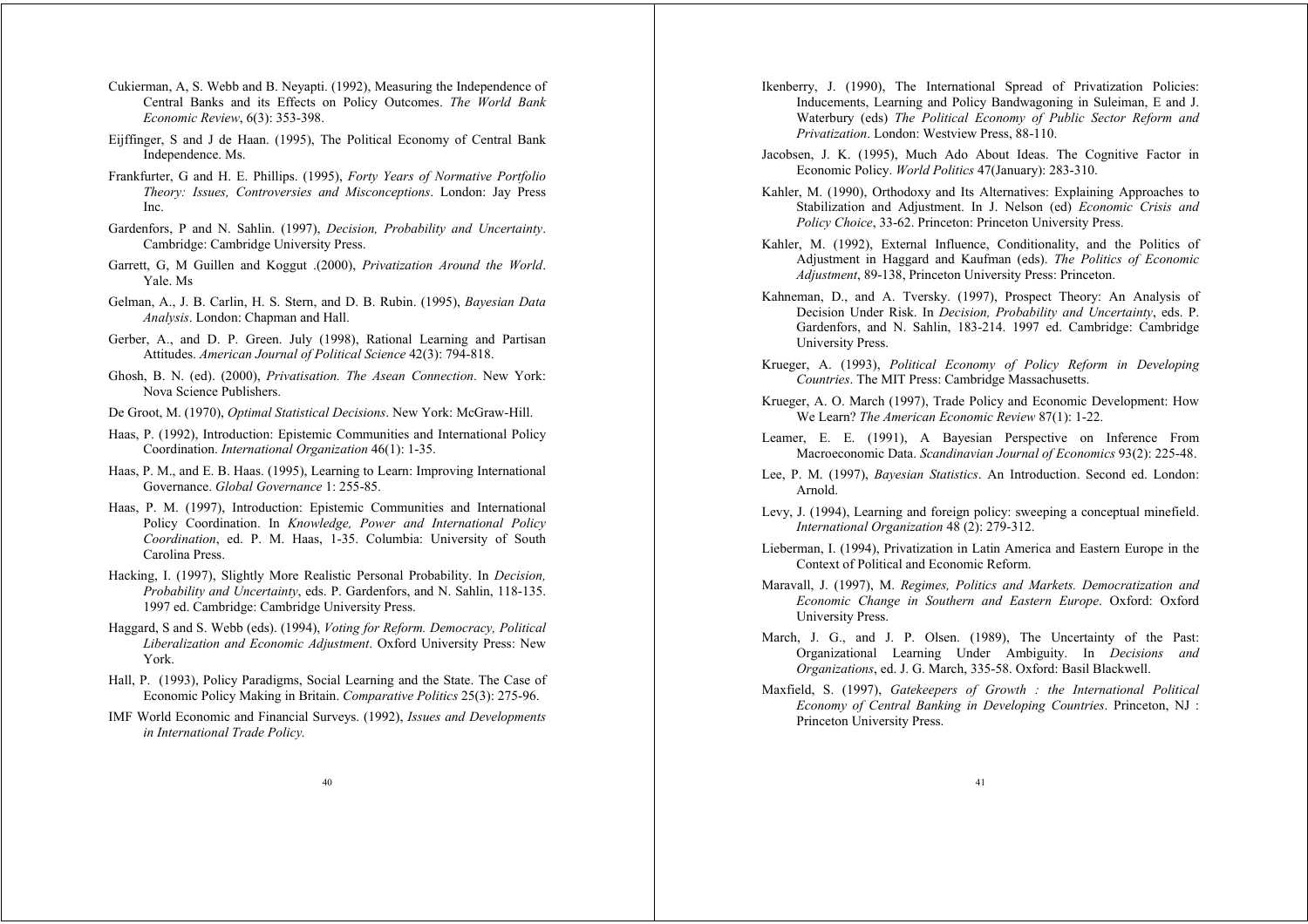- May, P. (1992), Policy Learning and Failure. *Journal of Public Policy*, 12(4): 331-354.
- Meseguer, (2002), *Bayesian Learning About Policies*. PhD Dissertation. Instituto Juan March de Estudios e Investigaciones. Madrid.
- Meyer, J. (1987), Two Moment Decision Models and Expected Utility Maximization. *American Economic Review*, vol 77, No 3, pp 421-430.
- Naim, M. (1993), *Paper Tigers and Minotaurs. The Politics of Venezuela's Economic Reforms.* Carnagie Endowment Book: Washington.
- OECD. (1996), *Privatisation in Asia, Europe and Latin America*. Paris.
- Parker, D. (1998a), Introduction. In Parker (ed) *Privatization in the European Union. Theory and Policy Perspectives*. 1-9. London: Routledge.
- Parker, D. (1998b), Privatization in the European Union. An Overview. In Parker (ed) *Privatization in the European Union. Theory and Policy Perspectives*. 10-46. London: Routledge.
- Pericchi, L. R. n.d. ''Analisis De Decision, Inferencia y Prediccion Estadistica Bayesiana.''. Ms.
- *Privatisation Yearbook*. 1994, 1995, 1996, 1997, 1998, 1999, 2000. London: Privatisation International.
- Przeworski, A. (1992), The Neoliberal Fallacy. *Journal of Democracy*, 3 (3), July: 45-59.
- Raiffa, H. (1972), *Decision Analysis. Introductory Lectures on Choices under Uncertainty*. Reading: Addison-Wesley.
- Ramamurti, R. (1999), Why Haven't Developing Countries Privatized Deeper and Faster? *World Development*, 27(1): 137-155.
- Robinson, J. (1995), Theories of Bad Policy. *Policy Reform*, Vol 1:1-44.
- Rodrick, D. (1996), Understanding Economic Policy Reform. *Journal of Economic Literature* 34(March): 9-41.
- Rose, R. (1991), What Is Lesson-Drawing? *Journal of Public Policy* 2(1): 3-30.
- Sabatier, P. A., and H. C. Jenkins-Smith. (1993), *Policy Change and Learning. An Advocacy Coalition Approach*. Boulder: Westview Press.
- Simmons, B and Z. Elkins. (2000), *Globalization and Policy Diffusion: Explaining Three Decades of Liberalization*. Ms.
- Stallings, B. (1992), International Influence on Economic Policy: Debt, Stabilization and Structural Reform. In *The Politics of Economic Adjustment*, eds. S. Haggard, and R. Kaufman, 41-88. Princeton: Princeton University Press.
- Stone, D. (1999), Learning Lessons and Transferring Policy Across Time, Space and Disciplines. *Politics*, 19 (1): 51-59.
- Suleiman, E and J. Waterbury. (1990), Introduction: Analyzing Privatization in Industrial and Developing Countries in Suleiman, E and J. Waterbury (ed) *The Political Economy of Public Sector Reform*, 1-21. Boulder: West View Press.
- Tommasi, M and A. Velasco. (1995), *Where are we in the Political Economy of Reform*? C. V. Starr Center for Applied Economics.
- Vickers, J and V. Wright. (1989), The Politics of Privatisation in Western Europe. An Overview in Vickers and Wright (ed) *The Politics of Privatisation in Western Europe*. London: Frank Cass.
- Vreeland, J. R. (2000), *"Causes and Consequences of IMF Agreements*". PhD Dissertation, NYU Politics.
- West, M and J. P. Harrison. (1997), *Dynamic Bayesian Forecasting and Dynamic Models*. New York: Springer Verlag.
- Western, B. (1998), Causal Heterogeneity in Comparative Research: A Bayesian Hierarchical Modelling Approach. *American Journal of Political Science* 42(4): 1233-59.
- Western, B., and S. Jackman. (1994), Bayesian Inference for Comparative Research. *American Political Science Review* 88(2): 412-23.
- Weyland, K. (2000), *Conclusions*. Unpublished Ms.
- Williamson, J. (1990), *Latin American Adjustment. How much has happened?* Washington DC: Institute for International Economics.
- Williamson, J. (1993), Democracy and the ''Washington Consensus''. *World Development* 21(8): 1329-1280.
- Williamson, J., and S. Haggard. (1994), The Political Conditions for Economic Reform. In *The Political Economy of Policy Reform*, ed. J. Williamson, 525-96. Washington: Institute for International Economics.
- Winkler, R. L. (1972), *An Introduction to Bayesian Inference and Decision*. New York: Holt.

World Development Report. (1987).

- World Bank Discussion Paper. (1994a), *Trade Policy Reform in Developing Countries since 1985. A Review of the Evidence*. Washington: World Bank.
- World Bank. (1994b), *Adjustment in Africa. Reform, Results and the Road Ahead*.